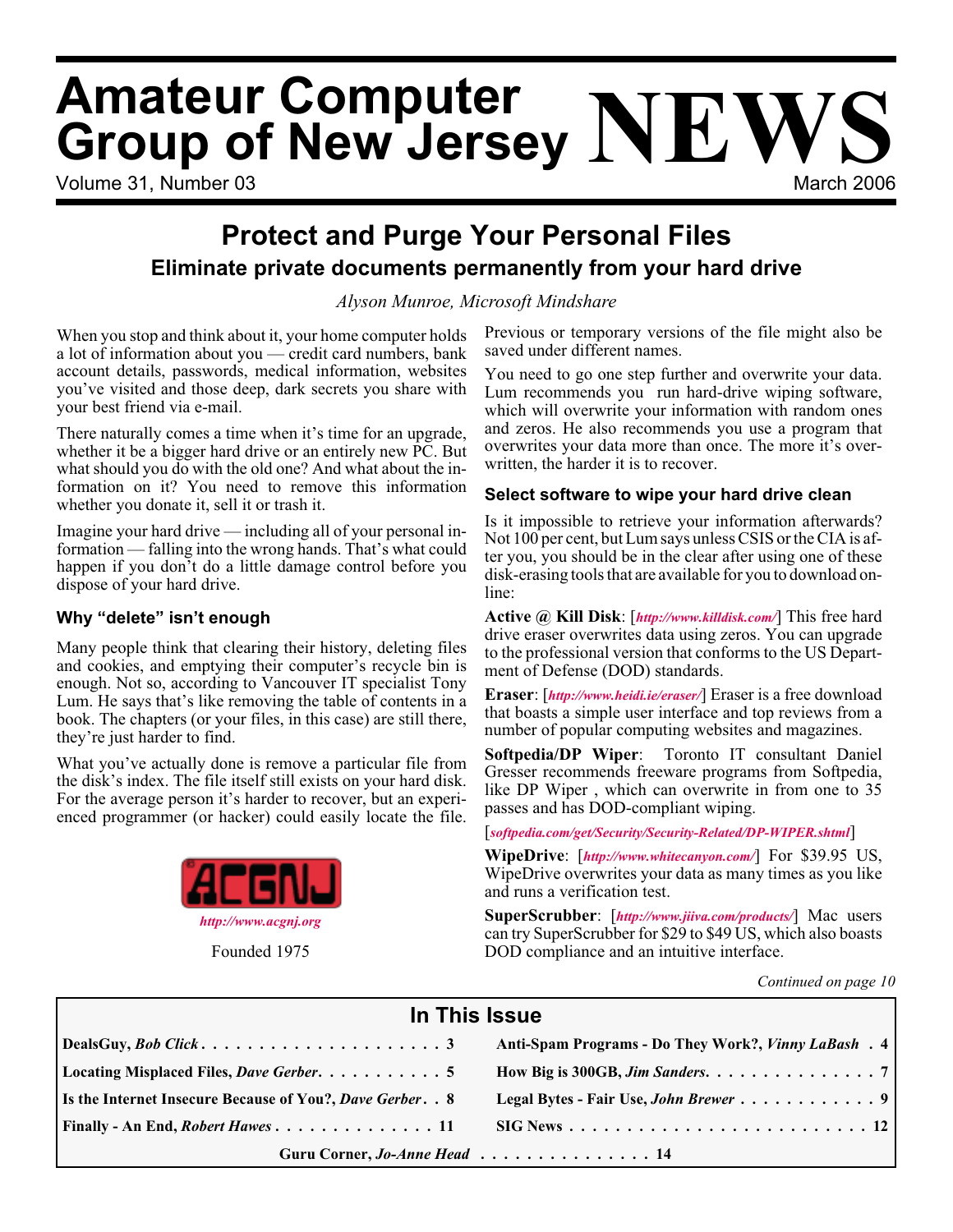#### **Officers, Directors and Leaders Officers Board of Directors**<br> **President** Evan Williams (908) 359-8070 Director Emeritus (908) 359-8070 Director Emeritus Sol Libes (609) 520-9024 Vice President Frank Warren (908) 756-1681 Through 2006 Bill Farrell (732) 572-3481 Treasurer Lela Rames Lela Annes (908) 889-2366 Secretary Mike Redlich (908) 246-0410 Lenny Thomas Past President Scott Vincent (973) 539-8169 Malthi Masurekar (732) 560-1534 Through 2005 Gregg McCarthy **Special Interest Groups Arnold Milstein** (908) 753-8036 Net 1973) Manuel J Goyenechea (201)998-1048<br>C Languages Bruce Arnold (908) 735-7898 100 Norm Wiss C Languages Bruce Arnold (908) 735-7898 Gamers Guild Gregg McCarthy Genealogy Frank Warren (908) 756-1681 **Standing Committees** Investing Norman Wiss APCUG Rep. Frank Warren (908) 756-1681<br>Java Michael Redlich (908) 537-4915 Facilities John Raff (973) 560-9070 Java Michael Redlich (908) 537-4915 Facilities John Raff (973) 560-9070 Layman's Forum Matthew Skoda (908) 359-8842 Financial Frank Warren (908) 756-1681 Lotus Notes Mike Barlow (732) 873-1107 Historian Lenny Thomas LUNICS Andreas Meyer Membership Mark Douches (908) 889-2366 MCP Gregg McCarthy Newsletter — open — Visual Basic Rick Elbanna Trenton ComputerFest Scott Vincent (973) 539-8169 VBA & Excel James Ditaranto (201) 986-1104 Vendor Liaison Bill Farrell (732) 572-3481 Window Pains John Raff (973) 560-9070 Webmaster John Raff (973) 560-9070

# **ACGNJ News**

**Editor**

Barbara DeGroot 145 Gun Club Road Palmerton PA 18071 Tel: (570) 606-3596 bdegroot@ptd.net

#### **Associate Editor** Bill Farrell (732) 572-3481 *wfarr18124@aol.com*

**Publisher**

**ACGNJ News** is published by the Ama- teur Computer Group of New Jersey, In- corporated (ACGNJ), PO Box 135, Scotch Plains NJ 07076. ACGNJ, a non-profit ed-<br>ucational corporation, is an independent computer user group. Opinions expressed<br>herein are solely those of the individual author or editor. This publication is **Copy-**<br>right © 2006 by the Amateur Computer<br>Group of New Jersey, Inc., all rights re-**Group of New Jersey, Inc., all rights re- served. Permission to reprint with ap- propriate credit is hereby given to non-profit organizations.**

**Submissions:** Articles, reviews, cartoons, illustrations. Most common formats are acceptable. Graphics embedded in the docu-<br>ment must also be included as separate files. Fax or mail hard copy and/or disk to editor: OR e-mail to Editor. **Always con**firm. Date review and include name of word processor used, your name, address and phone *and* name, address and phone of manufacturer, if available.

**Tips for reviewers:** Why does anyone need it? Why did you like it or hate it? Ease (or difficulty) of installation, learning and use. Would you pay for it?

**Advertising:** Non-commercial announce- ments from members are free. Commercial ads 15 cents per word, \$5 minimum. Camera ready display ads: Full page (7 x 10 inches) \$150, two-thirds page (4½ x 10) \$115, half-page \$85, one-third \$57, quarter \$50, eighth \$30. Discount 10% on 3 or more con- secutive insertions. Enclose payment.

**Publication Exchange:** Other computer user groups are invited to send a subscription to ACGNJ at the address below. We will re- spond in kind.

**Address Changes** should be directed to Martin Rosenblum (*m.rosenblum@ieee.org*) and/or to his attention at ACGNJ at the ad- dress below.

**Membership**, including subscription: 1 year \$25, 2 years \$40, 3 years \$55. Student or Senior Citizen (over 65): 1 year \$20, 3 years \$45. Family of member, without subscription, \$10 per year. Send name, address and payment to ACGNJ, PO Box 135, Scotch Plains NJ 07076.

**Typographic Note**: The ACGNJ News is produced using Corel Ventura 5. Font fami- lies used are Times New Roman (TT) for body text, Arial (TT) for headlines.

#### **E-Mail Addresses**

Here are the e-mail addresses of ACGNJ Officers, Directors and SIG Leaders (and the Newsletter Editor). This list is also at (*<http://www.acgnj.org/officers.htm>*).

| Bruce Arnold         | barnold@blast.net            |
|----------------------|------------------------------|
| Mike Barlow          | barlowm@bright-ideas.com     |
| Barbara DeGroot      | bdegroot@ptd.net             |
| James Ditaranto      | ExcelVBA@hotmail.com         |
| Mark Douches         | pcproblems@pobox.com         |
| Rick Elbanna         | rick@nobella.com             |
| <b>Bill Farrell</b>  | wfarr18124@aol.com           |
| Manuel Goyenechea    | goya@servertec.com           |
| Sheldon Koepf        | sheldonk@intac.com           |
| Sol Libes            | sol@libes.com                |
| Malthi Masurekar     | masureka@umdnj.edu           |
| Gregg McCarthy       | greggmc@optonline.net        |
| Andreas Meyer        | lunics@acgnj.org             |
| Arnold Milstein      | mrflark@yahoo.com            |
| Jim O'Keefe          | okeefejim@yahoo.com          |
| John Raff            | jraff2@optonline.net         |
| Lela Rames           | lrames@att.net               |
| Mike Redlich         | mike@redlich.net             |
| Matt Skoda           | som359@aol.com               |
| Keith Sproul         | ksproul@noc.rutgers.edu      |
| Lenny Thomas         | lennythomas@technologist.com |
| <b>Scott Vincent</b> | scottvin@optonline.net       |
| Frank Warren         | kb4cyc@webwarren.com         |
| Evan Williams        | nhpressgo@blast.net          |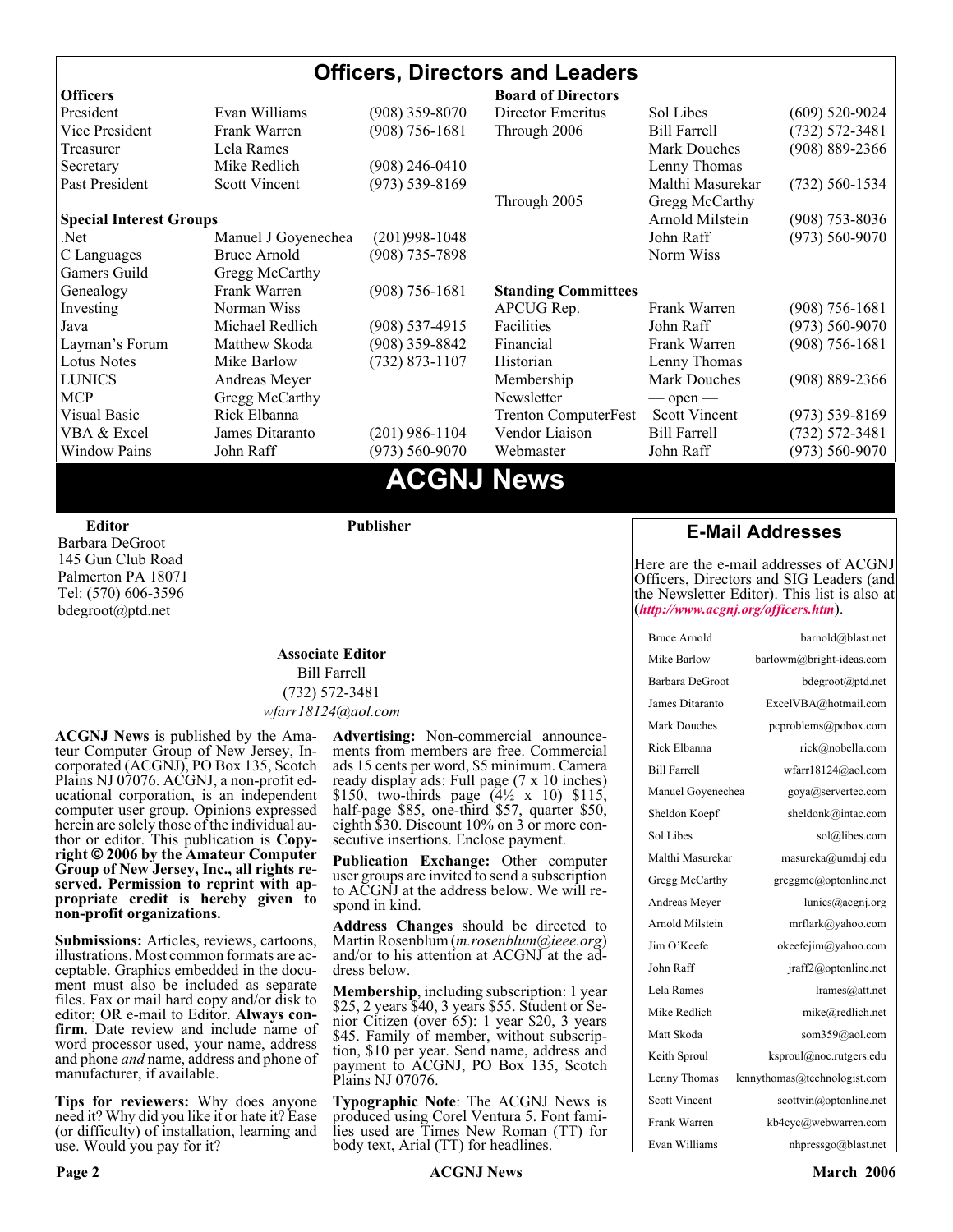# **From The DealsGuy**

*Bob (The Cheapskate) Click, Greater Orlando Computer Users Group*

When I wrote about being unable to reboot until I removed the Flash drive I had plugged in, I forgot where I had read the tip indicating that possibility for boot failure. John Pearce of Pikes Peak Computer Application Society in Colorado Springs turned out to be the source of that great tip that kept me from pulling my hair out. He had a similar boot failure problem and wrote about it in their August 2005 newsletter (page 3). A member also had that problem whose comment was published in their September 2005 issue (page 3). You can access the Bits of Bytes newsletters at [*<http://ppcompas.apcug.org>*] from their newsletter archive. Their editor, Greg Lenihan, has been publishing a great newsletter for some time now with several well-qualified technical authors helping their members. You won't be sorry if you browse through a few issues.

#### **\*Another Disappointing Cruise**

Last year I wrote about taking a cruise in December 2004 on Holland America's Zaandam, and my frustrations. I was surprised at the amount of feedback I received, even from folks who had taken the same cruise and agreed with my frustrations. In December 2005, we gave Carnival a try since they had a seven-day cruise that fit perfectly into a time we had off, and it left from Tampa, only an hour and a half drive to board. We had never tried Carnival and the Miracle (ship) was less than two years old. I won't go into much detail, but we will not take another Carnival cruise. The ship was beautiful, and while we didn't have any rough seas, our ride was smooth. However, I could write a book about all the things we were disappointed with compared to other cruises we have taken, although we have no complaints about our cabin attendants or dinner servers. They were great.

Don't get me wrong, I doubt we could take any cruise without enjoying ourselves, but many things were disappointing, especially the usually lukewarm food. Also, they kept that ship very cold, including our cabin, and we had to wear sweatshirts or sweaters all the time, or sit on deck in the pool areas. Our complaints fell on deaf ears. We were not the only people who complained and some told us they had even caught colds. There were blow dryers in the rest rooms instead of paper towels and we rarely saw an attendant there. Most of the entertainment used audience participation, and when we boarded, nobody greeted us and showed us to our cabins. We had to find them ourselves. First-time cruisers were really lost when they boarded. They did have two very outstanding song and dance shows that week that were superb, but that was where superb entertainment ended.

One night after a show featuring a hypnotist using about 25 volunteers from the audience, the newsletter listed Country & Western music in one of the clubs so we went there. When the listed time came, somebody went up on stage and plugged in a tape and that was our C & W band, not even a DJ. Best I stop right here as I could fill your newsletter with other complaints. One of the adult comedians was not bad, I guess, but you could hardly hear their sound system.

#### **\*Read The Fine Print**

Have you seen the latest scam in rebates? It was on the news recently that some people had applied for certain rebates and when they did not arrive in a couple of months they found that in the fine print the rebate could take up to four years to be processed. The TV station was working to help those folks.

#### **\*Say Hello If You're In Town**

I'll be working a few days of the Photo Marketing Assn. International Convention here in Orlando at the Orange County Convention Center so if you plan to attend I would like to see you. Let me know ahead of time so I can arrange it when I have time off. You will see all the big names in the computer industry at that show Feb. 26 thru Mar.1 and it will take you some time to see it. You won't be sorry you attended. More info at [*<http://www.pmai.org>*] .

#### **\*Announcement For Home Bookkeeping Software**

October 18, 2005 - Keepsoft Software announces the release of the new version of Home Bookkeeping. The main use for Home Bookkeeping is analysis of your accounts, expenses and incomes. First, open one or several accounts, specifying the currency to be used in each case. Then, you can start keeping your expenditure records, noting the category of expenses each time you withdraw money from the accounts. Mark your debtors and creditors and plan your incomes and expenses. It gives you a complete picture of your finances movement. It presents a report containing exhaustive information on your expenditure items.

Transfer money from one account to another. Copy or move from one user to another any data regarding expenditure items. One can clear, synchronize or compress his/her database and export any record to a considerable number of formats. Privacy and security are ensured since every user can protect his/her username with a case sensitive password. A variety of backup option features ensure that information is safe. The built-in handy search engine will get any data on current expenditures.

Pricing and Availability: Home Bookkeeping runs under Windows 9.X/Me/2000/XP and costs \$29.95 (USD) for individual users and \$49.95 (USD) for commercial users. We offer all members of your group a 20% discount through April 2006. Registered customers are entitled to free updates and lifetime technical support. A 30-day fully functional evaluation version of Home Bookkeeping is available as a free download at [*<http://www.keepsoft.com/download/hbk4.exe>*] (3.8 Mb)

Product page URL: [*<http://www.keepsoft.com/hbk.htm>*]

Contact: Pavel Kozlovsky

E-mail: [*public@keepsoft.com*]

Web: [*<http://www.keepsoft.com>*]

#### **\*Interested In A Jukebox?**

December 26, 2005 - WinJukebox Software announces the release of WinJukebox v2.0. The core functionality of an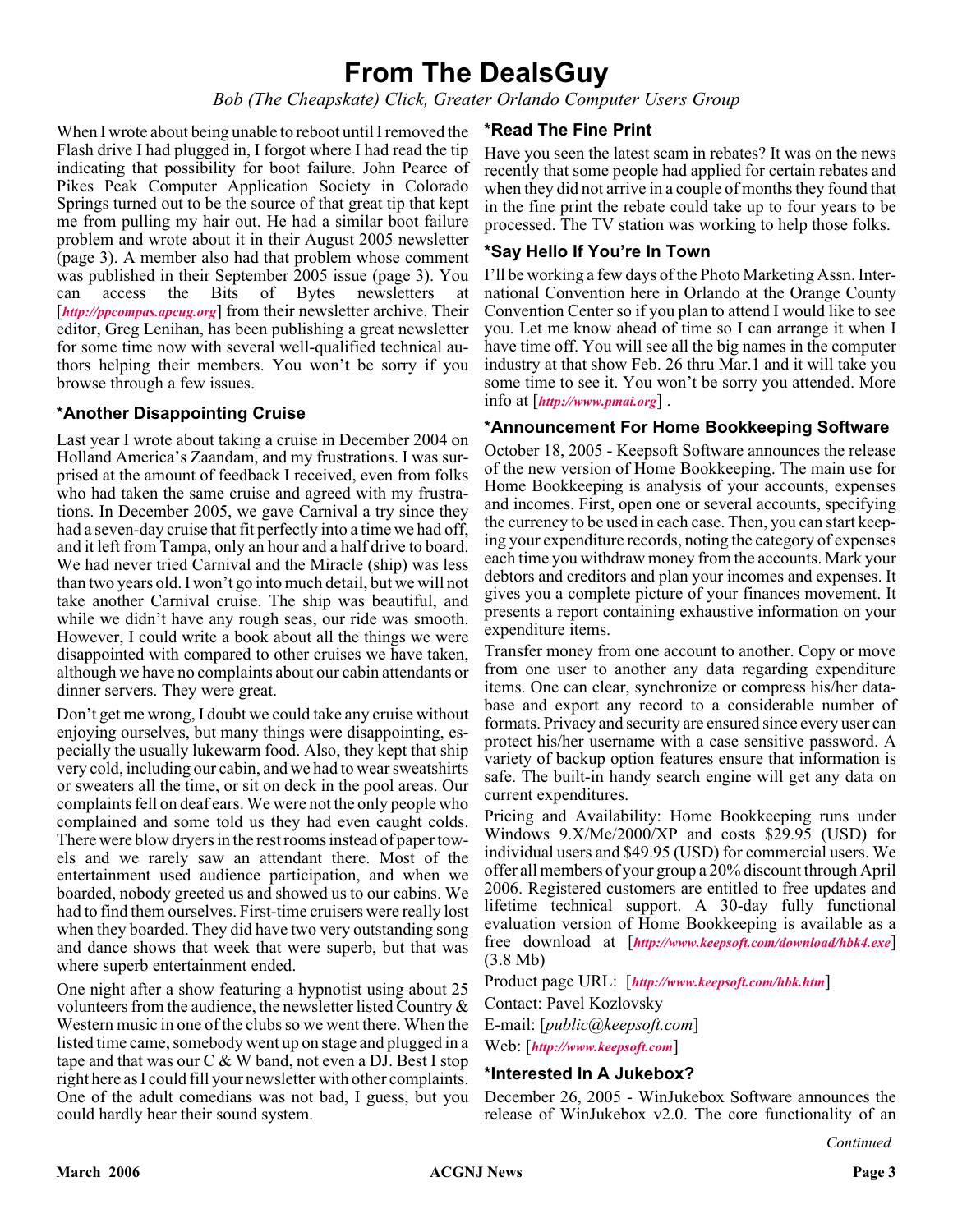# **Anti-Spam Programs – Do They Really Work?**

*Vinny La Bash (vlabash@home.com), Sarasota Personal Computer Users Group, Inc. (www.spcug.org)*

Among the most effective anti-spam programs are the ones that use some kind of approval based email management system. They work by constructing a "white list" of permitted email addresses, accepting mail from anyone on the list, and rejecting everything else. The program initially sniffs through your contact list, inbox, and other email folders, organizes the email addresses it finds, asks you if you want to add or change anything, and the list is complete.

From that moment on, any incoming email that is not on the list is considered to be spam, and is automatically exiled to a quarantine folder or wherever you decided it should go during installation. The programs do work as advertised, which is both their greatest strength and their greatest weakness. Here's what you need to know before installing one of these puppies.

*Scenario 1*: A friend you have lost contact with over the years sends you an email. That friend's email address is not on your white list. Unless you have a quarantine folder where unapproved email is sent without automatically deleting it, you will never see this email. You have to check your quarantine folder, at least occasionally, to see if there are any false positives residing in there with all the junk. How much time will this take? Who knows? None of the programs mention this in their promotional material or specification lists.

*Scenario 2*: You install a new program or device and run into difficulties. The troubleshooting guide sends you to an email address where you can get a solution to your problem. You remember to add the email address to your white list. You wait for a reply, and wait, and wait. What happened?

Your problem was given to a technical representative who has an email address different from the general support address. You don't see the reply unless you check the quarantine email folder, assuming that in your efforts to rid yourself of all spam you did not specify that anything not on your white list be automatically deleted.

*Scenario 3*: You order something from an online merchant and before your order is shipped the merchant emails you to ask whether you want the white one or the black one. The query has been rerouted to the quarantine folder because the person trying to contact you has an email address that is not on your white list.

*Scenario 4*: Your spouse sets up a Yahoo! Email account for the sole purpose of sending you a surprise Valentine's Day email. For no apparent reason you are getting the silent treatment. You ask, "What's wrong"? Your spouse replies, "Nothing".

*Scenario 5*: Your granddaughter just got an email address of her own. She sends you a message, and can't understand why

*Continued*

#### **DealsGuy**, *continued*

on-demand music player has been extended with play list management and music updates. The program also features automatic volume balancing and a smart track overlap. If you want your tune played, punch its track number and wait your turn. The jukebox window also shows the tracks popularity chart. When the on-demand queue is empty, the auto playback mode switches to a list of new downloads or a top popularity list. Also added is track repeat control, so that most ardent guests don't inflict their tastes on others.

The Jukebox window has an attractive texture skin. It shows the play list queue and the popularity chart. The Manager window shows various available play lists and allows controlling Jukebox playback and changing its settings. The program's settings help customize the interface and manage the music menu and playback. On entering a tune number, for example, the Jukebox window can show original messages in your native language. The settings allow automatic downloading of new tracks from bookmarked sites with optional traffic limits. As for playback, the program offers the repeat control, volume level normalization, and custom track overlap.

WinJukebox v2.0 runs under Windows 98/2000/2003/ME/XP, and costs \$24.95 USD for a personal user license, and \$49.95 USD for a family license. The company also offers different types of business licensing (commercial \$59.95, noncommercial \$49.95, and educational \$39.95). We will offer all user group members a 10 %

discount on the latest version of WinJukebox v2.0 until 8/31/06 as a "special discount from DealsGuy." When ordering, enter the code CPN7798973196 in the coupon field on the shopping cart and checkout page. If necessary, contact [*PRContacts@WinJukebox.com*]. All registered users are entitled to free lifetime support and minor updates. WinJukebox v2.0 is available at [*<http://winjukebox.com/download/winjukebox.exe>*].

Product page link: [*<http://winjukebox.com>*].

Contact: Oleg Filimonov

Company: WinJukebox Software

E-mail: [*support@WinJukebox.com*]

\*Be aware that I have not tried either of these products announced.

*That's it for this month. Meet me here again next month if your editor permits. Be sure to check the new announcement pages on my Web site. This column is written to make user group members aware of special offers or freebies I have found or arranged, and my comments should not be interpreted to encourage, or discourage, the purchase of any products, no matter how enthused I might sound. Bob (The Cheapskate) Click [bobclick@mindspring.com]. Visit my Web site at [<http://www.dealsguy.com>].*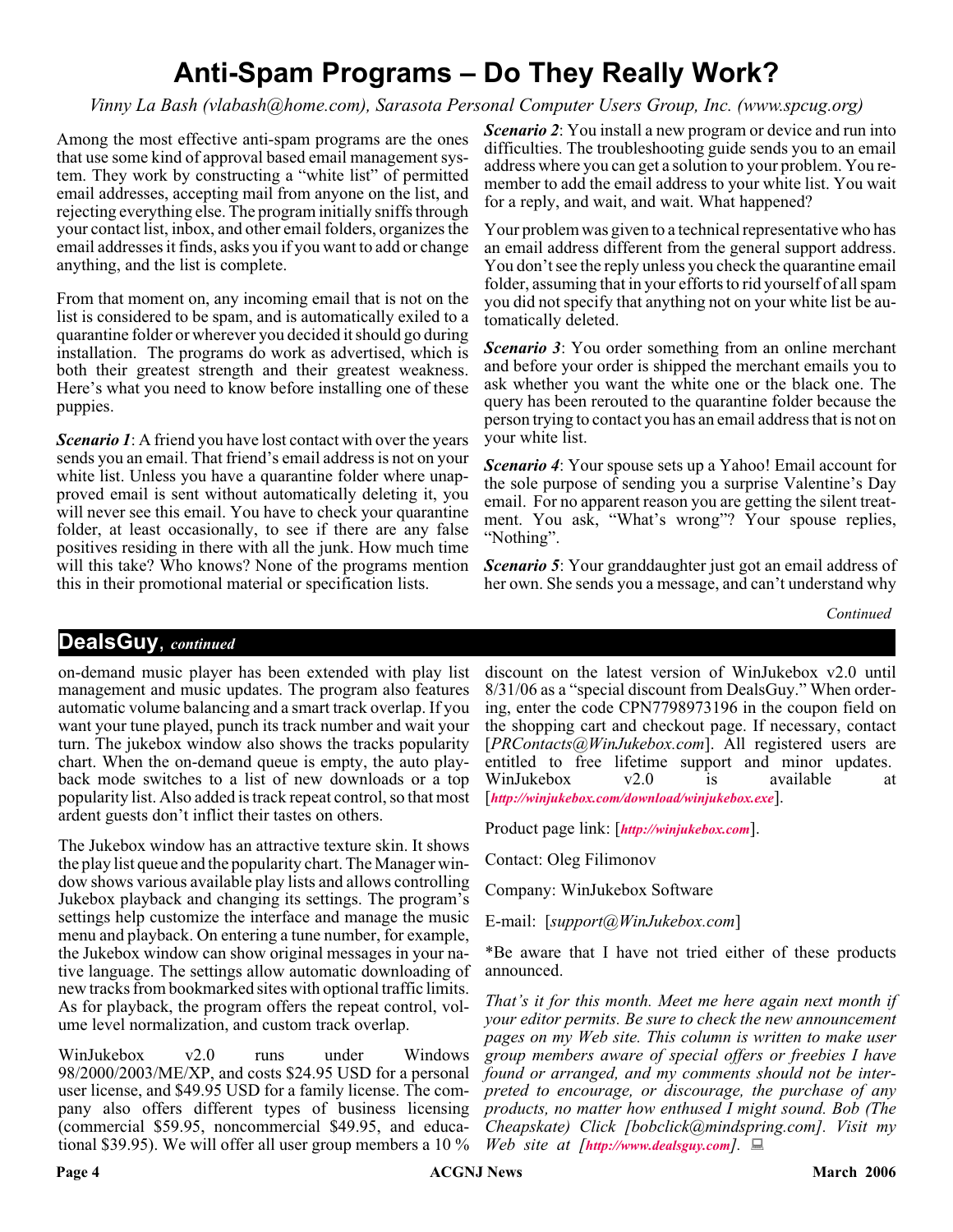# **Tips for Locating Misplaced Files**

*Dave Gerber (dave\_bytes@comcast.net), APCUG Advisor; Sarasota PCUG, [www.spcug.org / http://davebytes.com/](http://www.spcug.org / http://davebytes.com/)*

Losing files on your PC is a lot like misplacing your car keys in a cluttered apartment. You know the things you're looking for are close by, but actually finding and using them can be a challenge. Unlike your apartment, though, Windows has a helpful feature that can locate wayward items and save you a good deal of frustration. In Windows 95/98 (Win9x), this feature is called Find. In Windows XP and Windows Me, it's called Search. There are also third-party programs that can ensure that you never have to endure the loss of an important file again. In this article, we'll show you one of the more popular ways to find lost files and some techniques to keep you from losing files in the future. We'll start by covering the Find feature in Win9x. The WinMe and WinXP version of this feature is significantly different and warrants a separate explanation. Note, however, that many of the tips included in the Win9x section apply to later versions, so don't skip ahead.

#### **Find It In Windows 95 & Windows 98**

There are two fast ways to access the Find feature in Win9x. One method is to click Start, point to Find, and click Files or Folders. Shortcut keys also work for this feature; press Windows-F to display the search program instantly. If you're certain a file is in a specific folder, don't use the Find feature from the Start menu; a faster way is to press the F3 key in Win9x (or CTRL-F in WinMe) when you're already at the right folder window or have the folder displayed in Windows Explorer. This will display the search window already set to search the current folder.

Whatever technique you use to launch the Find utility, you end up with a dialog box named Find All Files. It has five menu options: File, Edit, View, Options, and Help. The Name & Location tab is the most commonly used area of the Find command, as it includes the Named and Look In text boxes.

Win98 also has a Containing Text text box listed here. (In Win95 this option is on the Advanced tab.) If you know the name of the file you want to locate, just type it in the Named text box, make sure the Look In path is directed at the correct drive location, and click Find Now. You'll know the search has started because the magnifying glass icon begins to move in circles. When the search is complete, matches appear in the results window. This window shows all relevant information about the file, such as file name, type, size, location, and date modified. Remember that you don't have to let a search complete its examination; click the Stop button to bring things to an immediate halt. This is especially useful when you accidentally start a search over a gargantuan hard drive that takes several minutes to inspect. There are many variables that can help you narrow your searches and save time. If you're fairly certain of the folder in which a file is hiding, click Browse on the Name & Location tab and specify the correct folder. On the other hand, you might not have a clue as to which folder to look in; in that case click the Include Subfolders checkbox to investigate a folder hierarchy from top to bottom. In all Windows versions, there are some other options that let you control the search. The Date and Advanced tabs in Win9x let you find files by type and size. The Containing Text text box lets you constrain results to those with specific phrases in them. In Win9x an Include Subfolders option lets you widen your search. (In WinMe click Advanced Options, which lets you Search Subfolders or look for file names using the Case Sensitive option.)

#### **Search Windows Me & Windows XP**

WinMe and WinXP have their own version of the Find command, called Search. To get started click Start, point to Search

*Continued*

#### **Anti-Spam Software,** *continued*

you won't answer. She asks her parents "Why doesn't grandpa love me anymore"?

We could go on, but you get the general idea. 99.99% of all real spam will be banished from your sight, but the very few legitimate emails identified as spam will very likely be the ones you most want or need to see. Some anti-spam programs have a "sender confirmation feature" that automatically sends a personalized notification to anyone whose message has been quarantined. Simply replying to the challenge causes the original message to be moved to your inbox, and allows their email address to be added to the white list. Legitimate senders can respond to these challenge messages, but suppose that for whatever reason they don't. Does a seven year old grandchild really understand why she needs a grandparent's permission to send an email?

What you end up with is a time-consuming process of back and forth emails. Why should every email first contact have to be sent twice? What a waste of time. This might be acceptable if your email volume is very low, but who are we kidding. Simply establishing an email account anywhere will get you a boatload of spam. ISP level filters are a joke. How many es-

says do you want to compose explaining why someone needs "permission" to send you an email? I don't respond to challenge email. Why should anyone respond to mine?

You can check your quarantine folder regularly, but with the huge quantity of genuine spam generated and thrust upon us daily, it's too easy to overlook a legitimate message. When you finally delete the spam, there is a good chance that among the junk a valuable note is lost forever.

After using one of these programs for several months, I decided that I would much rather delete spam manually, rather than run the risk of missing an important legitimate email. No computer program, no matter how expertly crafted or trained, can ultimately determine what emails I do or don't want to read. Even after being married for 38 years, my wife still can't read my mind. How do I expect a dumb computer to do it?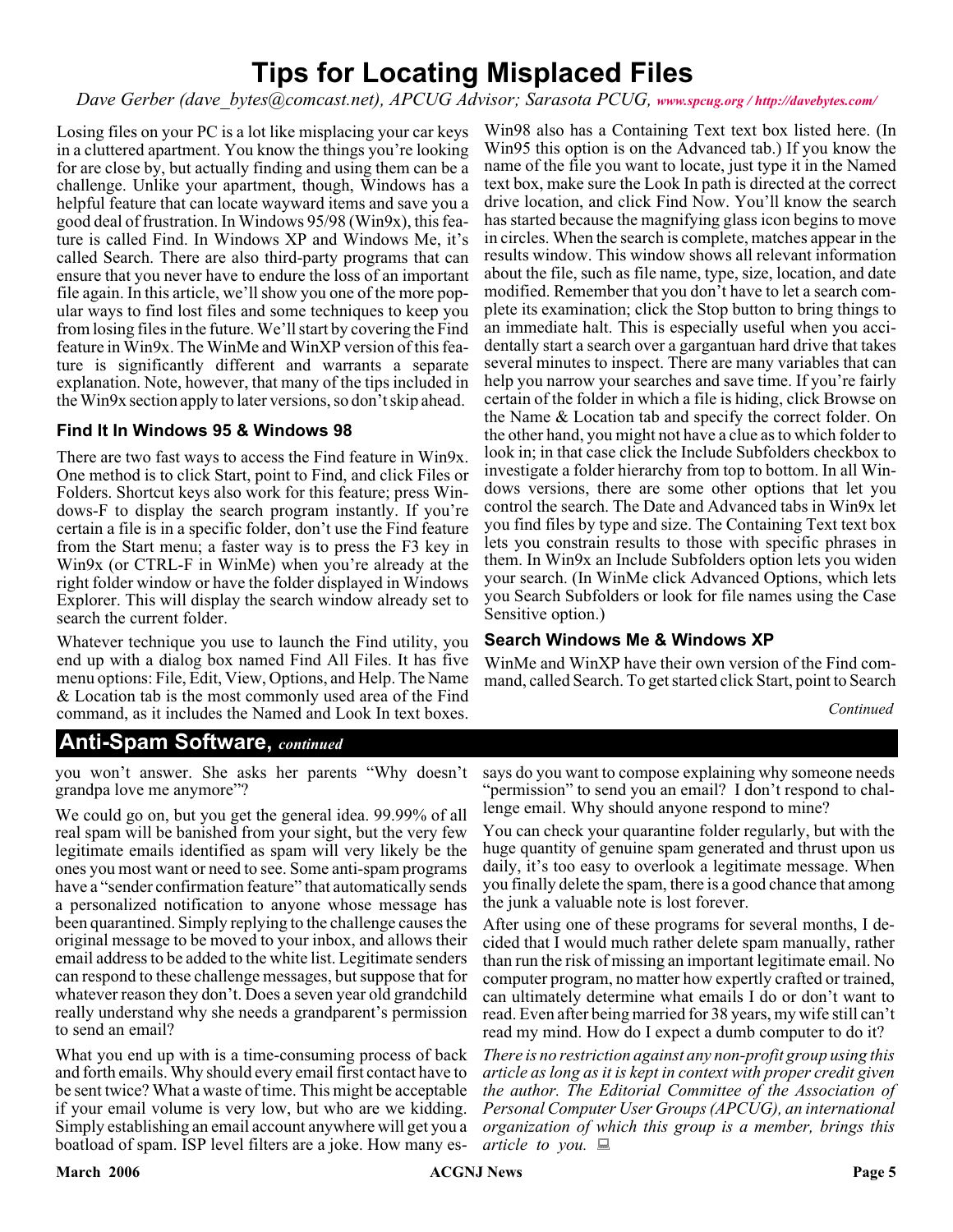### **USB Primer,** *continued*

and click For Files Or Folders, or press Windows-F. You will see a Search Results dialog box that's laid out like a Web browser, complete with Back and Forward buttons.

In WinMe type the name of the file you need in the Search For Files or Folders Named text box. The Containing Text option is listed just below, as are the various search options, such as Date, Type, Size, and Advanced Options, all of which work similarly to Win9x.

In WinXP you will need to select the type of file you are looking for before you can begin a search. We recommend selecting the All Files And Folders option because it will search your entire hard drive for the file. If that takes too long, the other options, such as Pictures, Music, or Video, will narrow the search parameters and likely make the search more efficient.

Once you've outlined the parameters of your search, click Search Now or Search. After Windows completes a search, you can press F3 or CTRL-F to alternately shrink and enlarge the Search Results window, providing more (or less) information about selected files on the left side of the screen.

Both operating systems have useful extras on the left side the Search Results window, including image file preview. In the past when you wanted to know what was in a mysterious graphics file (usually with a file name extension such as .JPG, .BMP, or .TIF), you had to open the file with a separate program, which takes time. With WinXP and WinMe, you can use the Preview function instead. Just click the file, and a tiny version of the image appears in the Search Results area. To see thumbnails in WinXP, from the View menu, click Thumbnails to make image thumbnails appear.

If it takes too much time to complete searches, you may want to streamline the search process in WinXP by using the Indexing Service feature. With this feature, your computer will maintain an up-to-date list of the files on your hard drive, which makes subsequent filename searches much faster.

To use the Indexing Service, in the Search Results window, click Change Preferences in the left pane. Click With Indexing Service and then click the Yes, Enable Indexing Service radio button. Click OK, and your PC will run the service when the computer is sitting idle.

Find files with dates. If you don't find your files with an initial search or WinXP index searches, you might want to search for files by date. In Win9x from the Start menu, point to Find and then click Files Or Folders. In the Named Or text box, type \*.xls (or \*.doc, or whatever file type you most often use). Click the Date Or Date Modified tab and click Find All Files Created Or Modified. Click the During The Previous option and then adjust the number of days you'd like this search to work for. (A week is probably a good starting point.)

You can do this in WinMe by clicking the Date checkbox. Select Files Modified, Files Created, or Files Last Accessed from the drop-down menu. Then click the In The Last option, followed by the number of days you want the search to cover.

In WinXP after you click All Files And Folders, you can enter part of the file name and then click When Was It Modified? to narrow your search to a range of dates. You can also use What Size Is It? and More Advanced Options to make searches

more specific; you can even include hidden files in the search if you prefer. After you set the parameters in your OS, run the search by clicking Find Now, Search Now, or Search.

Windows Me's Search feature works like the Find option in previous Windows versions but has some extra power under the hood.

Saving a search. Once your PC completes its file hunt, you may want to save your search settings to reduce the amount of data entry you have to complete for your next complex search. After a search ends, from the File menu, click Save Search. This saves a shortcut on the Windows Desktop or a folder of your choice with a name that refers to the search. When you want to do a speedy search for commonly accessed documents, just double-click the shortcut and the search parameters will load automatically.

Win9x will also let you keep the results of searches, plus the parameters that created those results. From the Options menu, click Save Results. To create a shortcut to these results, click Save Search from the File menu.

More search options. More archaic computer skills also sometimes come in handy for searches, the best example of which is the use of older DOS commands to aid your search. The easiest to use is probably the asterisk symbol. It acts like a wildcard, standing in for at least one character in the name of the file or folder you want. For instance, if you know you want to find a file that ends in .INF but aren't sure what the first part of the file name is, you'd type \*.INF, which instructs the search utility to display every file ending in .INF.

The question mark is also useful; unlike the asterisk, it replaces only one character in a name. For example, entering Sysfile?.DOC would find every file with one character following the Sysfile name that ends with .DOC. The search variable can also be used together in flexible combinations. For example, enter \*dos?.\* to locate file names with any filename extension and that start with any number of characters, following by "dos," and then any single character.

Searching by file type is another useful parameter. Select this option, and you'll see dozens of file types from which to choose. The best thing about this option is that file types aren't displayed with cryptic extensions. Instead, there's a short description of the type (an AOL email, for instance).

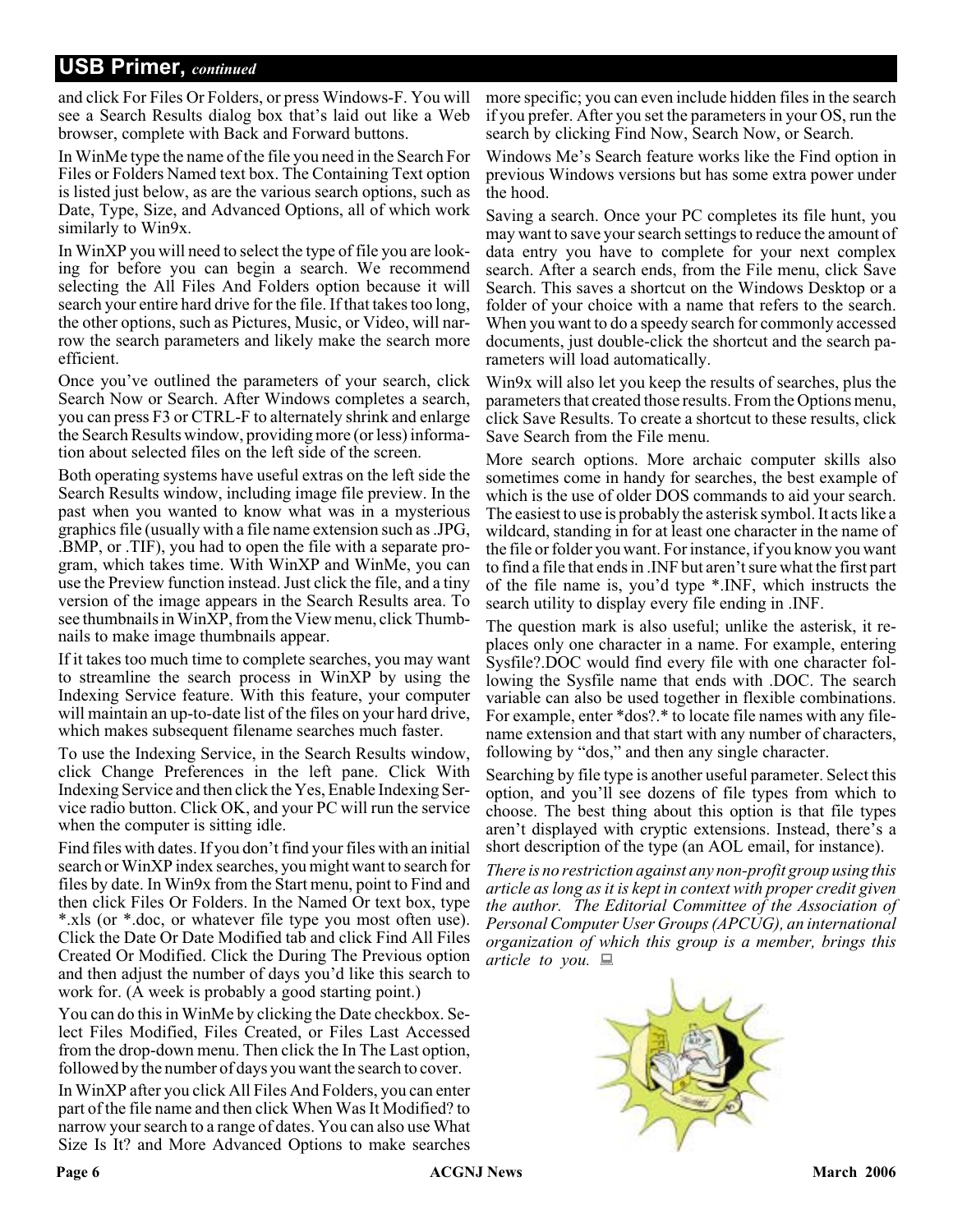# **How** B**ig is a 300 GB Hard Disk**

*Jim Sanders, Editor, Orange Bytes, North Orange County Computer Club*

I recently acquired a 300 GB hard disk for \$110 after rebates. When I look at that 3.5 inch hard drive that is one inch high and easily held in my hand, trying to put those 300 Giga bytes of storage in perspective is a little tough. I thought about the first Z80 CPM system I built in 1977 from a Cromemco kit that I had to solder together. It used 8 inch floppy disks that held 128,000 Bytes.

The diskettes were easy to damage and it was a good idea to keep them in storage boxes. I made some good money selling the SRW Computer Products plastic storage boxes at a great ACP Swap Meet discounted price of \$2 each. They were designed to hold 10, but you could get 2 or 3 more in if you were careful! I wondered how many floppies that would be, so I punched the numbers into the calculator. 300,000,000,000B/128,000B = 2,343,750 diskettes. I don't know how to visualize that, but I did calculate that it would take \$468,750 worth of those boxes to store them all. I then remembered that the average price at that time was about \$3.50 a diskette. Again the calculator, 2,343,750 diskettes x  $$3.50 =$ \$8,203,125. Wow! That is a number that I don't want to think about if I am talking about a hobby.

Another way to wrap your mind around huge numbers is to start small, with something that you can relate to, and work your way up. We know that one byte equals one character. Common 10 point type has 10 characters per inch. So, if we have 120 characters/bytes in a row, we have one foot. There are 5,280 feet in a mile. So 5,280 x 120 gives the number of character or bytes that would be on a mile long ticket tape that was being printed with 10 point type, an answer of 633,000 bytes. Compared to the 300 Giga bytes on the hard disk, 633,600 bytes is not much. To find out how much, we need to take the 300,000,000,000 byte capacity of the hard disk and divide it by 633,600 bytes in a mile. The answer to that math problem is the equivalent of 473,485 miles of ticker tape.

To put that into perspective, let's take the circumference of the earth (nominally 25,000 miles) and divide that into our answer. So, 473,485 / 25,000 = 18.93. If we could find a big enough roll of ticker tape, printing all the information on that hard disk would wrap around the equator of the earth 18.93 times. That sounds impressive, but how many people can really visualize that. Besides, I don't know anyone who has a big enough ticker tape printer. Another thought, that ticker tape would be 3,000 miles short of stretching from the Earth to the Moon and back.

But let's try it with regular 8.5 inch x 11 inch paper. Again, standard printing would be 10 point type, 10 bytes per inch, and 6 lines per inch. Most people leave at least a half inch margin all the way around the page. So that means each line will be 7.5 inches, or 75 bytes, and there will be 60 lines per page. So each page will use 75 bytes x 60 lines, or 4,500 bytes. First, let's take 1 of the 300,000 megabytes on the disk and see how many pages that represents.  $1,000,000 / 4,500 = 222.2$  pages. We still have 299,999 megabytes left and, using them, the total number of pages comes out to 66,660,000 pages.

That is also a little hard to imagine, so let's see how many reams of paper that is. Take 66,660,000 pages, divided by 500

sheets per ream = 133,320 reams of paper. Again, a little hard to visualize.

A lot of things have their volume given in cubic feet. That's 12 inches x 12 inches x 12 inches or 1,728 cubic inches, or 1 cubic foot. I measured one case of paper at 11.25x9x17.5 inches, or 1,771 cubic inches. Let's be generous and round that off to one cubic foot. So at 5,000 sheets, or ten reams per case, we divide the 133,320 reams that we came up with by 10 to get 13,332 cases, or that many cubic feet of space.

Stipulating that an average house is 1,400 square feet with eight foot high ceilings, then the average house has 11,200 cubic feet of space, ignoring the walls. If you filled up your house, wall-to-wall, floor-to-ceiling, with cases of printed paper, you would still have 2,132 cases left over. If you are in better shape than I am, there is still room to get one car in that two car garage. That's  $10'x20'x9' = 1,800$  cubic feet, so that still leaves us with 332 cases of paper. We could take all of the junk out of the other half of the garage, lay down a two foot thick layer of paper and put all the junk back in on top of it. That's how much the 300 Giga byte disk holds! So, unless you are planning on taking out a home improvement loan, don't buy that 400 Gigabyte disk.

*There is no restriction against any non-profit group using this article as long as it is kept in context with proper credit given the author. The Editorial Committee of the Association of Personal Computer User Groups (APCUG), an international organization of which this group is a member, brings this article to you.*

| Rates                                                |                                          |       | Specifications                                                                            |  |
|------------------------------------------------------|------------------------------------------|-------|-------------------------------------------------------------------------------------------|--|
| Full page                                            | $7" \times 10"$                          | \$150 | Published monthly except July<br>and August                                               |  |
| $2/3$ page                                           | $4\frac{1}{2} \times 10$                 | 115   | Closing date: 1st of preceding<br>month. Ex: Apr 1 for May                                |  |
| $1/2$ page                                           | $7 \times 5$<br>$3\frac{1}{2} \times 10$ | 85    | Black & white only on white un-<br>coated offset stock                                    |  |
|                                                      |                                          |       | Non-bleed                                                                                 |  |
| $1/3$ page                                           | $2\frac{1}{4} \times 10$                 | 57    | Printed by sheet fed offset                                                               |  |
|                                                      | $4\frac{1}{2} \times 7\frac{1}{4}$       |       | Halftone screen: 120                                                                      |  |
| $1/4$ page                                           | $3\frac{1}{4} \times 5$                  | 50    | Negatives rightreading, emul-<br>sion side down.                                          |  |
|                                                      | $2\frac{1}{4} \times 7$                  |       | Halftones/photos \$10 extra                                                               |  |
| $1/6$ page                                           | $2\frac{1}{4} \times 5$                  | 35    | Ads must be camera ready                                                                  |  |
|                                                      | $4\frac{1}{2} \times 2\frac{1}{2}$       |       | Send check with copy, payable<br>to ACGNJ Inc.                                            |  |
| $1/8$ page                                           | $3\frac{1}{4} \times 2\frac{1}{2}$       | 30    | Material should be sent to<br>ACGNJ, PO Box 135, Scotch<br>Plains NJ 07076                |  |
| Business card                                        |                                          | 25    |                                                                                           |  |
| 10% discount for 3 or more<br>consecutive insertions |                                          |       | For further information contact<br>Frank Warren, (908) 756-1681,<br>kb4cyc@webwarren.com. |  |

## Advertising Rates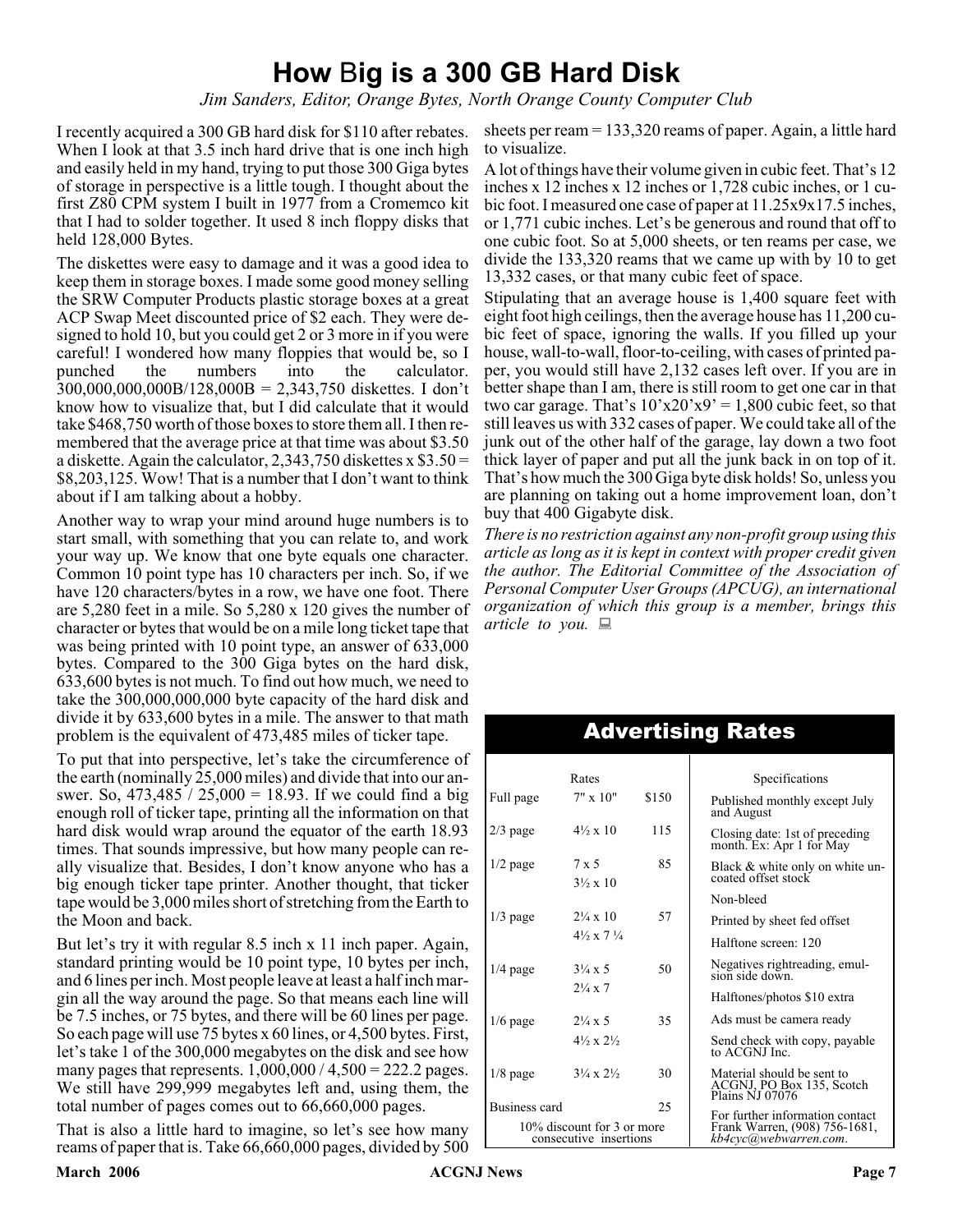# **Is the Internet Insecure Because of You?**

*Dave Gerber (dgerber(at)apcug.net), APCUG Advisor; Vice President, Sarasota PCUG, Florida*

Long gone are the days that we could feel secure and know for certain that we had privacy. With the digital age upon us we can no longer be so sure that our privacy is secure. Recently Google has admitted their organization holds user data indefinitely. This causes concerns as now we know Google has information on us that we do not want anyone to know about.

We can simply blame this all on the big corporate companies; they seem to be a very good escape goat however, this is not the case; your privacy is totally up to you. Certificates ensure that all the data that is transferred between you and the internet is secure and encrypted. Recently in New Zealand there was a short certificate outage on a banks website. During this outage only one out of 300 users took this security warning seriously.

This is a rather large concern, as many users on the internet have the same belief that their data is safe and secure. By the end of 2005 it is estimated identity fraud will cause up to 5 trillion dollars world wide. We, the users of the internet must keep ourselves safe, secure and pay attention to those security warnings. I have compiled some good tools and tricks that will help keep you much more anonymous and secure.

*1) Get rid of the Internet Explorer*: First and foremost Microsoft Internet Explorer is the highest risk to your internet experience. Not only is it the most popular internet browser, but it is also the most popular for attacks from Viruses and Spyware. Internet explorer is also too integrated with the windows operating system. Have you ever wondered how a dialer or online casino got onto your desktop?

I personally recommend Opera; they have a nice clean browser. The usability is easy and best of all, it uses tabbed browsing.

*2) Protect your Connection.* Make sure you have an active firewall operating; Firewalls stop intruders from entering your connection and causing havoc. Hackers can easily gain access to an unprotected network and steal private information.

With the release of SP2 for Windows XP, Microsoft has incorporated a free personal Firewall. If you have broadband your router should have an inbuilt Firewall, and make sure this is enabled, Zone Alarm also offer a free Firewall. You must always do what you can to protect yourself.

*3) Don't share those files.* One of the most common security flaws besides running Windows XP, is having File sharing enabled. To disable File Sharing please do the following:

- Click Start Menu, select settings.
- Click on Network Connections.
- Right-click on the Local Area Connection icon and on the menu that appears, choose Properties.

• In the General tab under "This connection uses the following items", highlight "File and Printer Sharing for Microsoft Networks". (If File and Printer Sharing is not listed, then file sharing has not been setup). You may skip the rest of these instructions.

• Click Uninstall.

• When you are asked if you are sure you want to Uninstall File and Printer Sharing Click Yes.

- You may now close the Local Area Connection Properties window.
- You must restart for your computer for the effects to work.

*3) Hide your IP address.* Your IP address is just like your phone number, it links directly back to you. There are many reasons you may wish to hide your IP address. Preferable you do not want to be tracked around the web, it's just as bad as having a GPS in your mobile phone.

*4) Check those certificates.* Your internet connection is not secure. The data that travels between you and the site you may be browsing may pass through over 25 other computers. If you are sending very confidential information such as credit card payments, make sure the address starts with an https. Also check that the padlock on your browser is locked, and is valid for the specific site. This will ensure that you have a 128 bit encrypted connection with the website.

If you want secure email you may also have your emails encrypted too. A good free vendor is Hushmail. Your email security is more at risk than your web browsing; you must ensure your emails are safe.

*5) Kill the spyware.* Spyware are little programs that can easily be picked up by surfing any website or downloading files. Spyware can pickup information from where you surf to your credit card details, this information then can be sold.

Microsoft has released a beta version of their upcoming anti spyware removal tool. This too works well, and I highly recommend this tool. Zone Alarm also offers a free online spyware detector.

The information I have passed to you should be seriously considered. The internet is a very unsecure environment. You must ensure your data is safe from outside prying eyes. Make sure you are careful with any transaction you make. Never fall for any kind of email promotion. Anyone who tries to sell to you through spam advertising is not trustworthy. Also make sure to check the links from anything you click on; I have found numerous fake Paypal sites that try to steal your login and password.

#### Remember... it is up to you

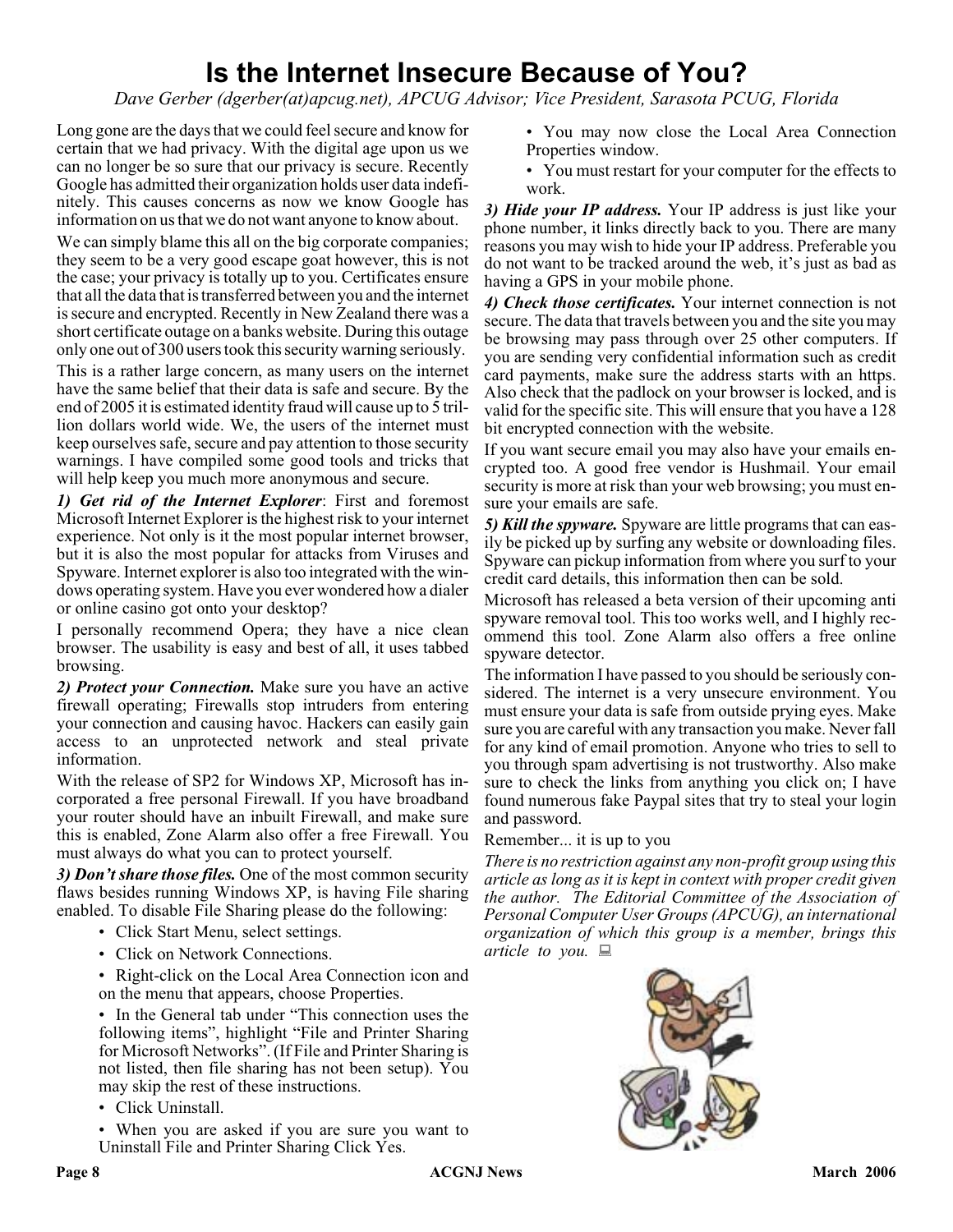# **Legal Bytes: Fair Use - Wherefore Art Thou Going?**

*John Brewer, eMonitor, Computer Club of Oklahoma City*

The news media is reporting the current brouhaha over electronic eavesdropping and surveillance of telephone calls, email, and Internet searches. The US Senate is set to begin debate on whether Judge Samuel Alito is the right person to follow Justice Sandra Day O'Connor. Congress is debating how to manage recover in New Orleans, fund wars in Iraq and Afghanistan, and address the reality of record deficits in the federal budget. It is a good time for the entertainment industry to make an end run on "fair use."

Fair use is a legal concept that permits the public to use copyrighted content without paying for the use, subject to specific restrictions. The entertainment industry perceives "fair use" as tantamount to theft by the unwashed and the unsaved. Draft legislation sponsored by the Recording Industry Association of America (RIAA) and the Motion Picture Association of America (MPAA) is being prepared for filing in Congress.

The new legislation is being circulated by Senator Gordon Smith (R-Ore).and is titled the "Digital Content Protection Act of 2006." The Electronic Frontier Foundation (EFF) reports that "fair use" will be limited to "customary historic use of broadcast content by consumers to the extent such use is consistent with applicable law" under the DCPA. EFF continues, "had that been the law in 1970, there would never have been a VCR. Had it been the law in 1990, no TiVo; in 2000, no iPod. "Fair use" has always been a forward-looking doctrine. It was meant to leave room for new uses, not merely customary historic uses. Sony was entitled to build the VCR first and resolve the fair use questions later."

EFF interprets the proposed legislation as giving regulators (that could be largely staffed by industry types) the power to prohibit new technologies in advance of their introduction to public use. Past practice was to permit the introduction of new technology and then permit the courts to rule whether copyright law was applicable and, if so, whether the use of the technology was an exception under "fair use." As an example, the public is permitted to tape a television program on a VCR and play it back later as a "fair use" exception to copyright law. This practice is called "time shifting."

The new law will permit the device or technology only if it meets the criteria of "customary historic use." New technology will probably not qualify as "customary historic use." EFF predicts a world where technology will be frozen in time because industry lobbyists will have the power to prohibit new technology. Anyone who thinks otherwise is naïve. The federal regulatory agencies have seen "sea changes" in their attitudes under the current administration in the determination of the proper balance between industry and public interests.

The Public Knowledge web site states that the Smith legislation is basically a rework of what is known as the "Hollings Bill" from 2002. Public Knowledge states further "the fact remains that the main issue here is not about piracy, it's about control. The content industry needs a congressional mandate to control the functionality of consumer electronics and PCs,

and in turn, what consumers can do with the devices and content they legally obtain.

The Senate has introduced the "Digital Content Protection Act of 2006," a bill that will create "Broadcast Flags" for all digital radio and television, leading to FCC oversight of all new digital media technologies from iPods and PSPs to TVs and DVD recorders."

Another web site, a very interesting web site indeed, is *[boingboing.net](http://www.boingboing.net)*. Boingboing has the following to say about the Smith legislation.

"Under the DCPA proposal, digital media technologies would be restricted to using technologies that had been certified by the FCC as being not unduly disruptive to entertainment industry business-models. There are two things to be certain of this century:

1. Everything that can be expressed as bits [digital content] will be expressed as bits

2. Bits will only get easier to copy

The entertainment companies are convinced that their businesses depend on copy-proof bits. This is ridiculous: there's no such thing, there never will be. Governments that try to protect businesses that demand copy-proof bits are like governments that try to protect businesses on the sides of volcanoes, who demand an immediate end to business-disrupting lava. If the current entertainment companies can't or won't adapt to a world of bits, that's too bad. Let them die, and let new businesses that thrive in the new technological reality take their place. If you can't stand the heat, get off the volcano.

Back in the mainframe days, IBM made its money by giving away computers below cost and then charging a bundle for keyboards and printers. Hitachi killed the mainframe business by introducing cheap peripherals for IBM mainframes. Killing mainframes didn't kill computers: it made them better. IBM was forced to get into the minicomputer business, which led to the personal computer.

If computer industry complaints got the same attention as the entertainment crybabies get from lawmakers, there'd be 10,000 computers total in the world, running punchcards, with three companies making modest sums servicing them and shipping a new model every three years. Hollywood's crybaby capitalists accuse us of being "communists" with one breath, and in the next, they go begging to Congress to turn the FCC into device czars who keep the market from being disrupted by innovation.

Andy Setos, the Fox executive who invented the Broadcast Flag, once told me that his objective was "a well-mannered marketplace." The entertainment industry's version of a planned economy is bad policy.

*Continued* Send a strong signal to your lawmaker: if you break my TV, radio, and computer, I will campaign tirelessly for anyone who will promise to throw you out of office and undo your deeds. The author of the new bill to break our televisions, computers, and mp3 players, Senator Gordon Smith of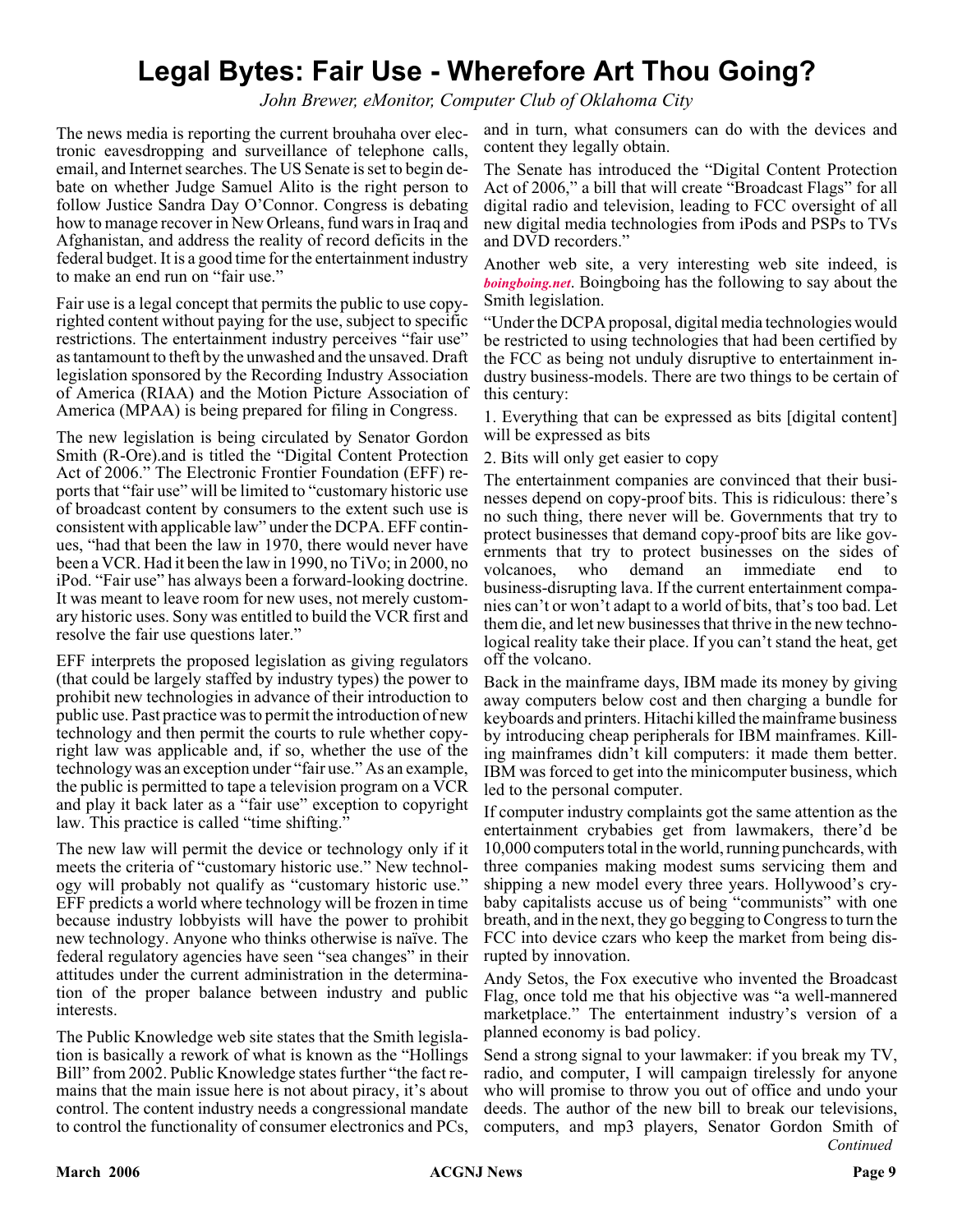# **Protect - Purge Personal Files,** *Continued from page 1*

"Always keep a record of where all important files are stored," says Gresser, who recommends deleting each file by dropping it into DP Wiper and selecting the kind of wipe required. Unless you take the hard drive out and keep it, to get a PC ready for sale, Gresser suggests PC users delete the following using DP Wipe or a similar program:

- Everything in the My Documents folder.
- All temporary Internet files.
- All cookies.
- All files relating to personal and financial matters that may have been stored in folders other than My Documents.
- All e-mail: Outlook Express users need to search for and delete \*.dbx files and Outlook users need to search for and delete \*.pst files. This will send them to the recycle bin for secure deletion. Also, remember to remove all e-mail account settings and passwords, etc.
- Reinstall your operating system to overwrite files

Your operating system's installation CD should allow you to simultaneously reinstall and clear your hard drive. Lum says this should be enough to prevent the average person from obtaining personal information from your hard drive. However, he says he's managed to salvage data from computers using third-party software even after an operating system was reinstalled.

#### **Protect information on your work computer**

You'll also want to think about personal information on your work computer when it's time to move on to a new job. You can't wipe the hard drive since the computer isn't your property, but you can make it somewhat harder to find sensitive information by deleting personal e-mails, clearing your web browser's cache and history, deleting any personal files on your hard drive and emptying your trash or recycle bin.

#### **Playing it safe**

Still concerned? Don't dispose of your hard drive. "The bottom line is, if you're really concerned about identity theft then don't give away your hard drive," says Lum.

Gresser also recommends taking some preventative measures when you set up your new computer. "One thing people can do to make disposing of PCs with sensitive data easier down

## **Fair Use**, *continued*

Oregon, has been paid tens of thousands of dollars to do it. The National Association of Broadcasters (NAB) has been lobbying hard for the sole ability to decide how hard it's going be for us to listen to an mp3. The NAB has thrown nearly \$250,000 at Republican candidates this year alone. NAB's money stuck to Gordon Smith." Sometimes the public has live with the legislation that has been bought by industry. Anyone who is concerned should make their voice heard.

John Brewer practices law in Oklahoma City, is a member of the Governor's and Legislative Task Force for E-Commerce, and enjoys issues relating to eBusiness and cyberspace. Comments and questions are welcome and can be emailed to johnb@jnbrewer.com.

the road is to encrypt their data as soon as they get a new PC or hard disk," he says. "If strong encryption is used then you can format the drive and dispose of it with the computer. Someone who wanted to retrieve the data would first have to undelete the data and then try to break the encryption, which is not going to happen." He suggests using BestCrypt from from Jetico [*<http://www.jetico.com/>*] to encrypt your documents.

This article is provided by our friends at Microsoft® Windows®. Go to *[https://s.microsoft.com/mindshare/license.aspx](http://)* and read and accept the Microsoft License Agreement prior to using the article in your newsletter. If you have comments or questions about this article or the Microsoft Mindshare program, please contact us at *mindshar@microsoft.com*.

*There is no restriction against any non-profit group using this article as long as it is kept in context with proper credit given the author. The Editorial Committee of the Association of Personal Computer User Groups (APCUG), an international organization of which this group is a member, brings this article to you.*

# **Back Issues Needed**

The editor is attempting to build a CD containing all issues of ACGNJ News in pdf format, but our collection is incomplete. We're hoping some faithful reader has been hoarding them and will be willing to lend them to us just long enough to scan them. We promise to return them quickly. Thanks Joseph Gaffney, who loaned his collection for scanning. Below is a list of what we still need.

1985: June, July, August, September

1984: August

1976: January, February, March, April (pamphlet-size booklets)

1975: All issues (pamphlet-size booklets)

If you can supply any of these missing issues (or scanned images or good copies), please contact the Editor by email (*[bdegroot@ptd.net](mailto:bdegroot@ptd.net)*). Those who supply missing issues will receive a free copy of the resulting CD as our thanks for your help.  $\Box$ 

In accordance with Title 17 U.S.C. Section 107, this material is distributed without profit to those who have expressed a prior interest in receiving the included information for research and educational purposes. The article may contain sources for content as attributed within the article.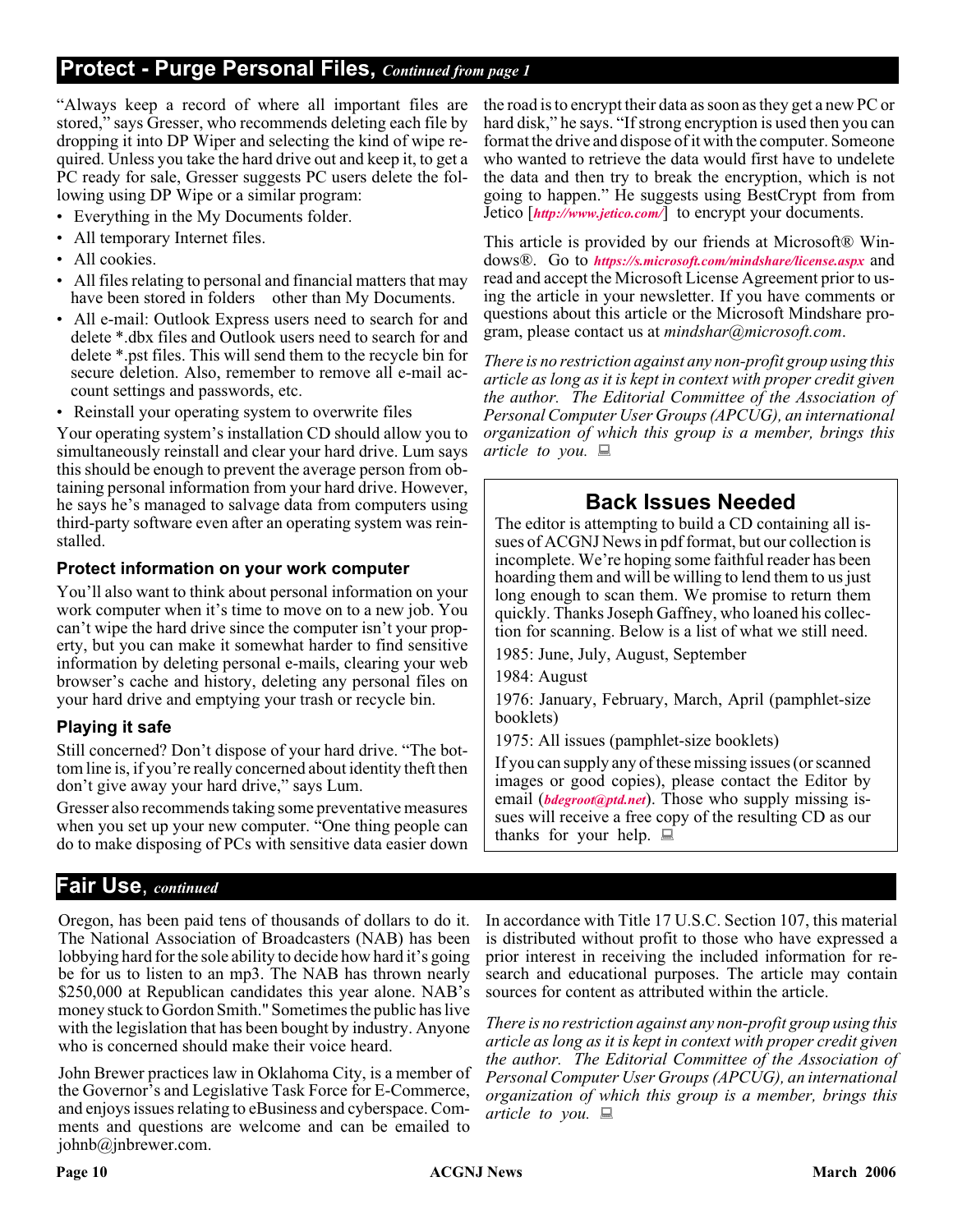# **Finally, an End**

*Robert Hawes, ACGNJ*

I've got one last group of really big time bugs to show you, then I'll wind up that subject, and we can go on to other stuff. So let's get right down to it.

Recently, my Pentium II-300 computer began to act up. This computer hasn't been my main machine for a **long** time, but it's still important because it has ISA card backwards compatibility. There's a lot of old equipment that I still use, and want to continue using. Therefore, I started looking around for a suitable not-quite-obsolete replacement motherboard, and I made complete backups of both hard drives. The IDE primary master has four primary partitions (such layouts are unusual, but not prohibited). Each partition contains a different operating system, and I use System Commander to boot from any one of them, while hiding the other three. The IDE primary slave has five data drives (one physical, four logical), shared by all four operating systems. (The CD reader, CD writer, and DVD reader are all SCSI, because the IDE secondary channel is exclusively reserved for additional removable hard drives). I found the biggest time bugs yet documented in two of those data drives.

The D: drive has a directory named "Download", created on December 23, 2003, and the F: drive has a directory named "DOWNLOAD", created on January 18, 2002. As their names would suggest, each directory contains twenty files downloaded from the Internet. The files compare identically, but the dates are wildly different. Unfortunately, neither of these directories can possibly be the original, because this particular computer has **never** been connected to the Internet. When built, it was dedicated to programming projects. (The multi-OS setup came later). It never had a modem (or a sound card). It used to be connected to the other computers through a coaxial cable network card, but it lost that connection when I got my DSL line. (The DSL router only had RJ-45 jacks). I could have changed network adapters, but by that time I liked it this way. The files in both directories had to have been copied from another source (which may no longer exist, since I can't find it right now).

I said the file dates were wildly different, and I meant it. The minutes values changed for **all** twenty files. So far, these are the only documented time bugs where this happened. Previously, while the month, day, and/or hour may have changed, the minutes **always** stayed the same. That's what you would expect from a time zone shifting system, even if unstable. Here, things have gone completely crazy. When the newer directory is compared to the older, eighteen of the files in D:\Download are dated just over a year and a half earlier than the files in F:\DOWNLOAD. (The intervals are close, but **not** identical). The last two files are the most divergent. One is 3 **years**, 1 month, 20 days, 6 hours and 55 minutes earlier, the other is 9 days and 11 minutes **later**. That's the only positive time bug to be documented so far, but since the original isn't available for comparison, it isn't definitive.

Well, that's about all I have to say about the phenomena that I call "time bugs". They don't affect a data file's information or Let's all switch to Linux!  $\Box$ 

an executable file's operation because they don't change the file's binary content, just time/date information as recorded by whatever file system is being used. Once I started looking for them, I found them **everywhere**, and not just on my own computers. They've been driving me crazy for the last ten years, but nobody else seems to care about them. Certainly not Bill Gates. I say this because of a misleadingly written paragraph that I recently discovered while browsing the Microsoft Developer's Network. It's a good thing that I **don't** have any psychic powers. When I figured out what this paragraph was really saying, I became **so** angry that the entire state of Washington might have turned into a big pool of molten lava if I did. The web page's path is "MSDN Home> MSDN Library> Win32 and COM Development> System Services> Windows System Information> Windows System Information> Time> About Time", with titles "Platform SDK: Windows System Information" and "File Times". You can take my word for it, or you can see it for yourself here: *[http://msdn.microsoft.com/library/default.asp?url=/library/en-us/sysinf](http://msdn.microsoft.com/library/default.asp?url=/library/en-us/sysinfo/base/file_times.asp?frame=true&hidetoc=true) o/base/file\_times.asp?frame=true&hidetoc=true*. The paragraph in question is the last one on the page, under the heading "File Times and CDFS":

"The date and time stamps of files that are located on or originate from media using Compact Disc File System (CDFS) are adjusted for the local time zone. ISO 9660 states that CDFS is to display the date information correctly for the local time zone. This is done so that dates for files on CDFS are displayed the same as those on Universal Disk Format (UDF). UDF is the newer standard for distribution media. If your code depends on the unmodified date information for a file that resides on or originates from media using CDFS, it may not function correctly".

The second sentence seems to suggest that the dates on CDFS CDs and DVDs will be read correctly, but I already know that Windows XP and Windows 2000 actually read all CD and DVD file dates wrong by five hours (including those on official Microsoft OEM CDs). That's the difference between Eastern and Universal time. I thought this was simply another entry in the long, long list of stupid mistakes made by Microsoft. However, add the "are adjusted" from the first sentence (which wouldn't be necessary if the time/date stamp wasn't being interfered with) to the third through last sentences, and it begins to look like they're saying that they did this **on purpose**. Such malicious arrogance is typical of Microsoft. To get a spurious and totally unnecessary alignment between two different and incompatible disk formats, **every single CD made from when the CD was first invented until now, and every CDFS CD and DVD that follows the exact ISO 9660 standard from now on**, will be read incorrectly by Microsoft's operating systems. I'm disgusted.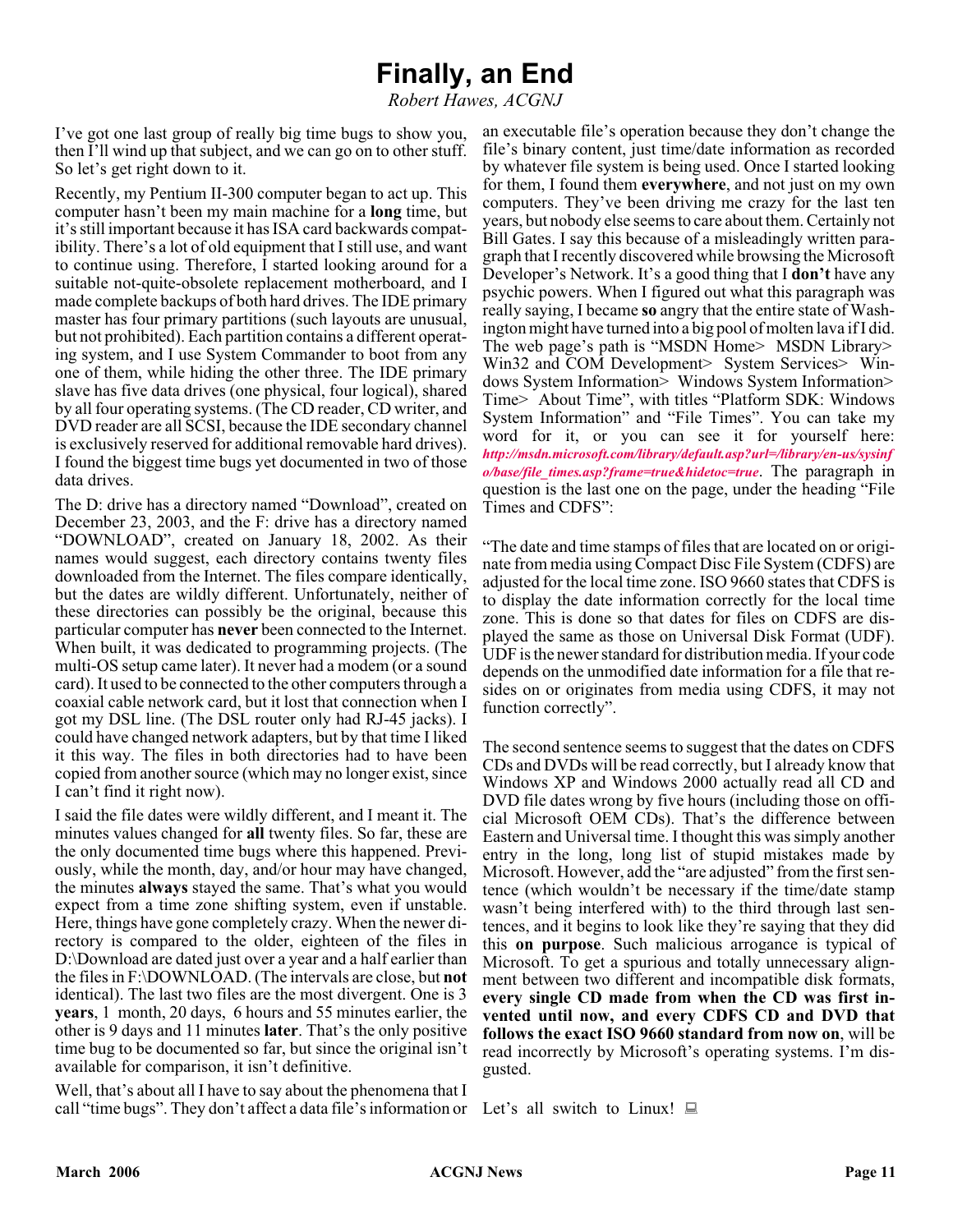#### **Investing**

*Norm Wiss (cut.up@verizon.net)*

#### *[http://www.acgnj.org/groups/sig\\_investment.htm](http://www.acgnj.org/groups/sig_investment.htm)*

The Investment SIG continues with presentations on how to use analysis programs TC2000 and TCNet. Large charts are presented on our pull down screen and illustrate the application of computer scans and formulas to find stocks for profitable investments. Technical analysis determines buy points, sell points and projected moves. Technical analysis can also be used on fundamentals such as earnings, sales growth, etc. *Our next meeting: March 9.*

#### **NJ Gamers**

*Gregg McCarthy (greggmc@optonline.net)*

*<http://www.angelfire.com/linux/gamers/>*

#### *[www.lanparty.com](http://www.lanparty.com)*

**The next Friday Night Frag will be March 10, 6 p.m. to Saturday 12 noon — 18 hours for 5 bucks!**

#### **Window Pains**

*John Raff (jraff@comcast.net)*

#### *<http://www.acgnj.org/groups/winpains.html>*

This meeting is a combination of the older PC Symposium, PC User Group and Random Access Session which are now defunct. The intent is to provide the members with Windows oriented application discussions both Microsoft and Linux style. The presentation will be directed toward the more heavy technological level of attendee, although newbies are welcomed. *Next meeting March 17.*

#### **Main Meeting**

#### *<http://www.acgnj.org/groups/mainmeet.html>*

*Evan Williams (nhpressgo@blast.net)*

*March 3:* Anti Spyware and anti adware*.*

#### **Visual Basic**

*Rick Elbanna (rick@mastersofthecode.com)*

#### *<http://mastersofthecode.com/html/sig.htm>*

This is a public Special Interest Group sponsored by Online Marketing Network LLC and Ricardo Capelli Associates LLC. This is a co-operative meeting with the Excel VBA and WebDev group. *Meetings are held on the second Monday of each month at East Brunswick Public Library in East Brunswick, New Jersey*. Meeting times vary depending on the busy schedule of the Library. Times will be emailed to interested developers — send email to Rick to put your name on the notification list. Because of limited seating, those expecting to attend should email Rick prior to the meeting. Walk-ins are welcome, but are not guaranteed a seat.

*Andreas Meyer (lunics@acgnj.org)*

#### *<http//www.acgnj.org/groups/lunics.html>*

LUNICS is a group for those who share an interest in Unix and similar operating systems. While we do quite a bit with Linux, we've also been known to discuss Solaris and BSD too. We generally meet on the first Monday of the month at 8:00 PM at the Scotch Plains Rescue Squad. See the web page for directions and more information. *Next meeting March 6.*

#### **Web Dev**

This SIG is intended to be an open forum for all Website Development techniques and technologies, to encourage the study and development of web sites of all kinds. All languages will be considered and examined. Anyone interested please contact the Chairperson in charge. The current project is a CMS for the club. Anyone interested in starting a new project, come to the meeting and announce / explain. Provide as much detail as possible. One can also send projects to the ACGNJ Newsletter editor for inclusion in the next volume.

WebDev should be an all-encompasing development and examination forum for all issues, applications, OS, languages and systems one can use to build Websites. We currently have two Web dev languages .NET and Java as SIGs but the other langages and OS need to be investigated, examined and tested; Windows, Linux, UNIX, DEC, Vax, HP etc. Intel-PC, Motorola-MAC etc. *Our next meeting March* 15. ■

#### **Human Networking**

*<http://www.acgnj.org/groups/hns.htm>*

#### *Mark Douches (mad-networking@pobox.com)*

The purpose of this SIG is to expand the number of professionals that we know so that connections can be made into different markets or industries when a career change or business need is necessary. We are not just a group of people who like computers or technology. Our membership consists of Information Technology professionals from various industries. We will discuss over a time period the tools and skills that are necessary to cross a bridge advance your career. *Meetings are held 2nd Wednesday of the Month at 7:00 P.M.*

#### **Genealogy**

*Frank Warren (kb4cyc@webwarren.com) <http://www.webwarren.com/kb4cyc/gensig.html>*

Genealogy SIG is for genealogists interested in computers and computer users interested in genealogy, and is a forum to assist members in furtherance of both endeavors. Meetings usually focus on genealogy more than on computers. We meet at 8 PM on the fourth Thursday of the month, but we do not meet in November or December. In addition to our Web page, we also have an electronic mailing list. Messages to the list should be addressed to *gensig@webwarren.com*. To subscribe, include the line "subscribe gensig" in the body of the message. *Next meeting March 23.*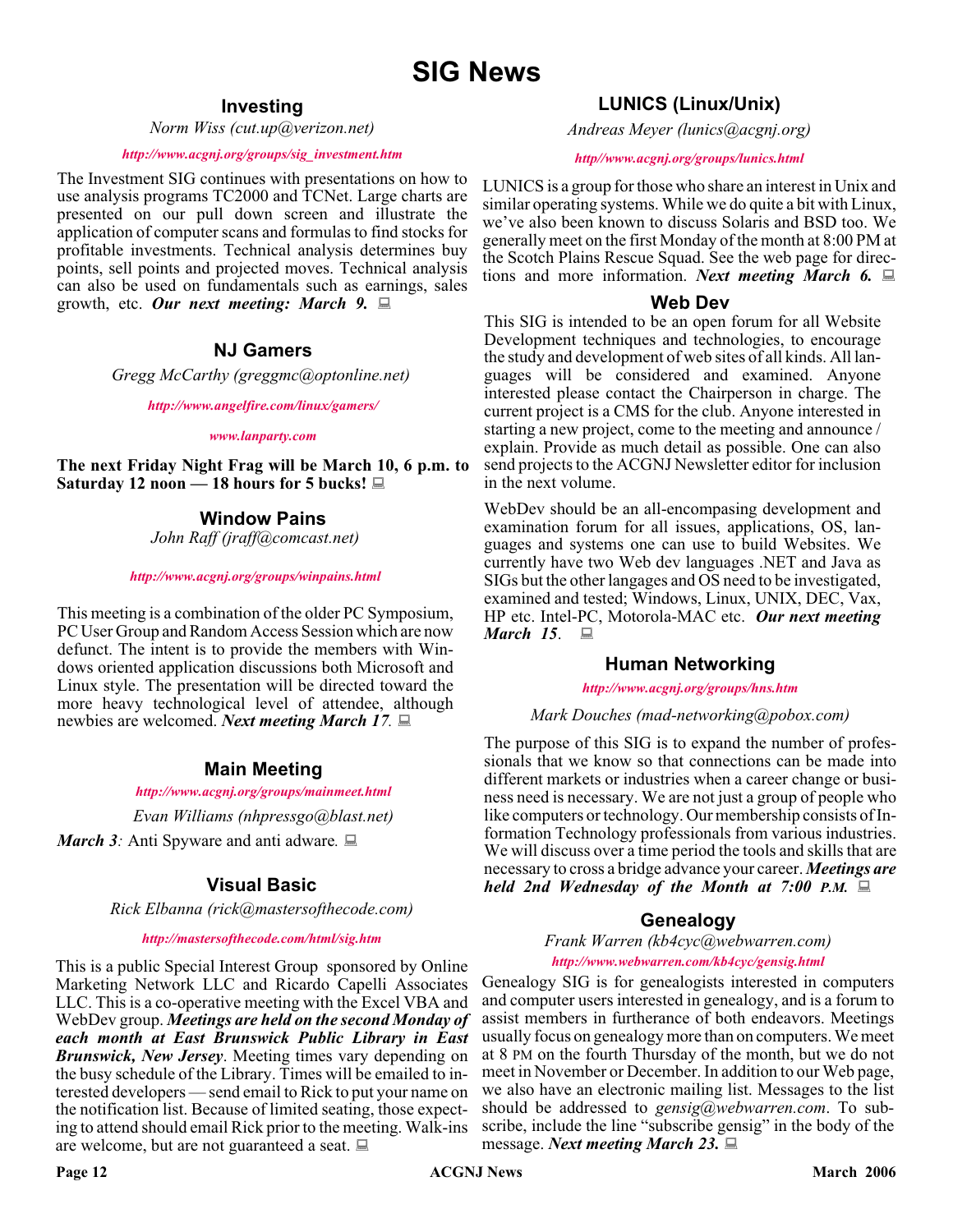#### **C/C++ Programming**

*Bruce Arnold (barnold@blast.net)*

#### *<http://www.blast.net/barnold>*

This group is devoted to discussing programming languages in general and  $C$ ,  $C++$ , and  $C++$  for Windows programming in particular. Each month a small but hopefully useful program (complete with source code) is presented for discussion.

*February:* C++ Viewer and HTML Converter. **Object**: To display a Cpp or C++ Text File in any browser by creating a temporary HTML file. **Features**: The file is displayed with keywords and comments highlighted in Blue and Green. Additionally, line numbers are added. The file may be printed directly from the browser with any desired scaling and pagination. **C++ Language Elements**:Microsoft Visual C++ Version 6.0; Windows API; Dialog Based Applications; File Input and Output; String Searching; Character handling in 'C'; Launching a Browser. *Our next meeting March 21.*

#### **Layman's Forum**

*Matt Skoda (som359@aol.com)*

#### *<http://www.acgnj.org/groups/laymans.html>*

*We meet on the second Monday of the month* (no meetings in July and August) to discuss issues of interest to novice users or those who are planning to get started in computing. Watch our Web page for updates and announcements.  $\Box$ 

#### **Macintosh Users**

#### *Keith Sproul (ksproul@noc.rutgers.edu)*

This group is no longer meeting, but Keith is still available to help Mac users via telephone or email (see page 2).  $\Box$ 

#### **Lotus Notes**

*Mike Barlow (mwb@injersey.com)*

*[http://www.acgnj.org/groups/sig\\_lotusnotes.htm](http://www.acgnj.org/groups/sig_lotusnotes.htm)*

*Meetings are held on the third Tuesday of each month at the offices of Bright Ideas Software, 1060 Amboy Avenue, 2nd Floor, Edison NJ at 7 PM* (Random Access 6:30). Call (732)417-5778 for last-minute changes, cancellations, information on future meetings, locations, directions, etc. Directions are posted on our Web page.  $\Box$ 

#### **VBA & Excel**

*Jim Ditaranto (fryr92a@prodigy.com) <http://www.excelvba.homestead.com>*

VBA is implemented in Microsoft Excel, Microsoft Project and Microsoft Access, and will be implemented in Word and PowerPoint. Anyone interested in using any Microsoft Office and VBA is invited — *7 PM third Monday*. Currently Jim is improving his skill set, so David McRitchie and John Raff will carry the banner.  $\Box$ 

#### **March 2006 Page 13 Page 13**

**Java**

*Mike Redlich (mike@redlich.net)*

#### *<http://www.redlich.net/javasig/>*

The Java Users Group covers beginner, intermediate, and advanced level Java programming. Primary focus is on developing useful/practical applets and applications, but can include related topics such as Java I/O, JavaBeans, Reflection, object-oriented programming and software design issues. Meetings are held the second Tuesday of the month starting promptly at 7:30 PM.

*February:* Enhancing Applications Development with the Spring Framework*.* Paul Furbacher demonstrated a "grab bag" of Spring functionality that simplifies the applications development process. With the power of Spring, you can (a) make applications, such as Hibernate, much easier to use, (b) simplify the use of Velocity templating, and (c) perform unit tests which read and write to your database.

*March 14*: Technical Overview of Java Server Faces. Stay tuned for details...  $\Box$ 

#### **DotNet**

*This group has disbanded.*

#### **MCP**

#### (Microsoft Certified Professional) *Gregg McCarthy (greggmc@optonline.net) <http://www.angelfire.com/linux/gamers/mcse.html>*

The MCSE SIG is a study group with the goal of preparing for the Microsoft Certification Exams. In February of 2000 "Windows 2000" debuted along with new MCSE tests. It's two years later and we have settled somewhere between W2k Pro/Server and Windows XP in our studies. Windows NT while still viable, is history as far as Microsoft is concerned. Windows .NET server should be out this year and should look like Windows XP-Server.

The books we will be using are "Mastering Windows 2000 Server" by Mark Minasi and the "MCSE Self-Paced Training Kit" from Microsoft Press. These books are important because as a study group we won't have a teacher to explain the concepts. We'll *need* to discuss them in the group. This is a study group, not a class taught by a teacher. Since hands-on training is crucial in acquiring the skills needed for these tests, we try to focus on lab work as well. The Microsoft training kits are good for labs.

*We meet on the first and third Wednesdays of each month from 7 pm to 10 pm.* Attendees are encouraged to bring a PC properly configured with NT, 10BaseT network card, and Netmeetng 2.1. For more info, reading assignments, course schedule, visit our website.  $\Box$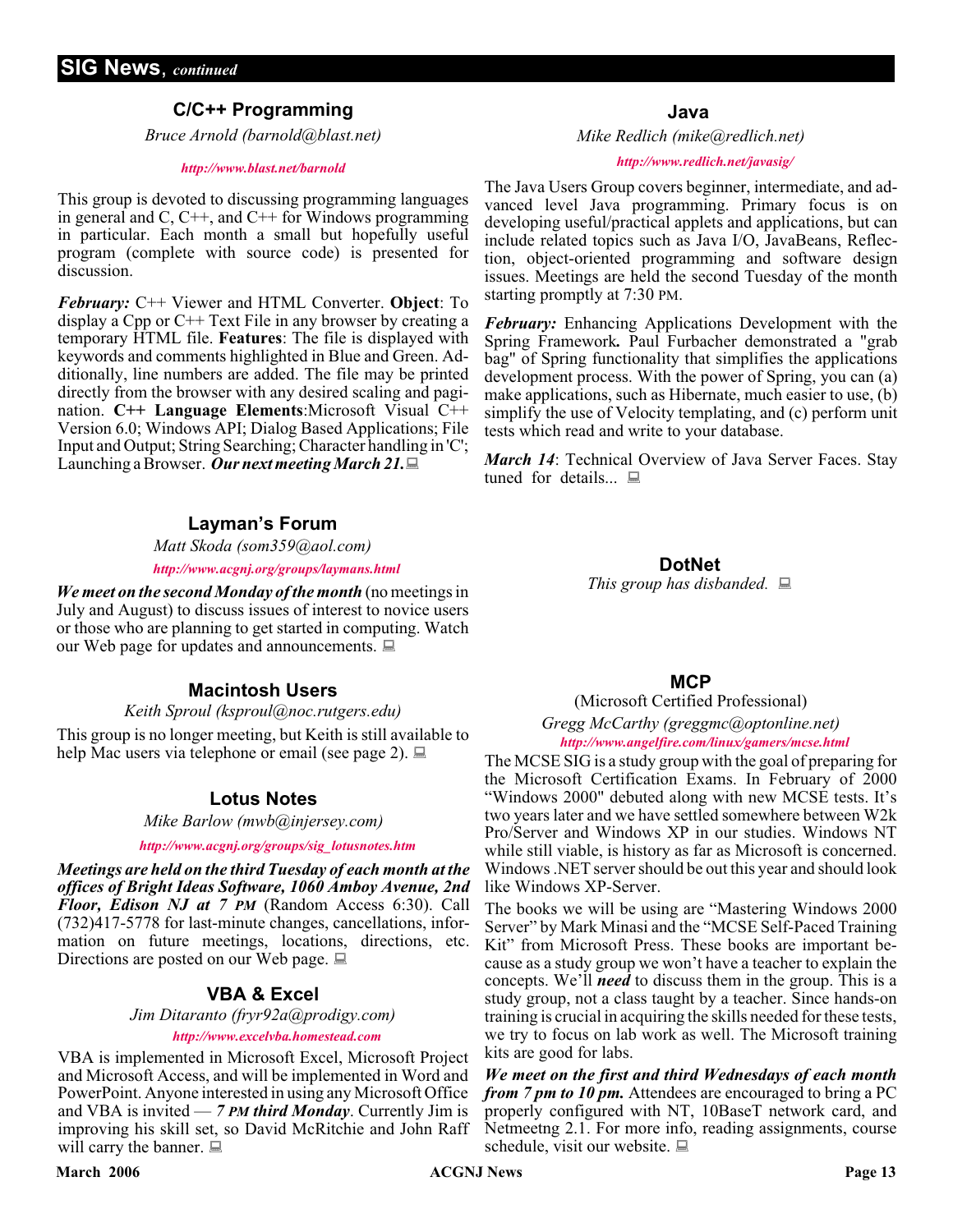# **Guru Corner**

*Jo-Anne Head (tinarock@aol.com)*

#### **Discount Computer Magazine Price List**

**As described by the DealsGuy**

| If you need help with any of the technologies listed below,<br>you can call on the person listed. Please be considerate and |                                         |                                                           |                                                                                                                          | 1 <sub>yr</sub> |       | $2 \text{ yr}$ 3 yr |  |
|-----------------------------------------------------------------------------------------------------------------------------|-----------------------------------------|-----------------------------------------------------------|--------------------------------------------------------------------------------------------------------------------------|-----------------|-------|---------------------|--|
| call before 10 PM.                                                                                                          |                                         |                                                           | <b>Computer Games</b>                                                                                                    | \$10.95         | 20.95 | 29.95               |  |
|                                                                                                                             | <b>Hardware</b>                         |                                                           | <b>Computer Gaming World</b>                                                                                             | 14.95           | 28.95 | 41.95               |  |
|                                                                                                                             | <b>Scott Vincent</b><br><b>Software</b> | 973-539-8169                                              | Computer Shopper1                                                                                                        | 16.97           | 32.95 | 47.95               |  |
| <b>HTML</b>                                                                                                                 | Jo-Anne Head                            | 908-769-7385                                              | Dr. Dobbs Journal                                                                                                        | 15.95           | 30.95 |                     |  |
|                                                                                                                             | Mike Redlich                            | 908-246-0410                                              | Mac Addict                                                                                                               | 10.97           |       |                     |  |
| <b>CSS</b>                                                                                                                  | Jo-Anne Head                            | 908-769-7385                                              | Mac Home Journal                                                                                                         | 15.97           | 29.97 |                     |  |
|                                                                                                                             | Frank Warren                            | 908-756-1681                                              | Mac World                                                                                                                | 12.95           |       |                     |  |
| ColdFusion                                                                                                                  | Jo-Anne Head                            | 908-769-7385                                              |                                                                                                                          |                 |       |                     |  |
| Java                                                                                                                        | Mike Redlich                            | 908-246-0410                                              | Maximum PC                                                                                                               | 9.95            | 18.95 | 27.95               |  |
| $C++$                                                                                                                       | <b>Bruce Arnold</b>                     | 908-735-7898                                              | Microsoft System Journal                                                                                                 | 21.95           | 39.95 |                     |  |
|                                                                                                                             | Mike Redlich                            | 908-246-0410                                              | PC Gamer                                                                                                                 | 12.95           |       |                     |  |
| ASP                                                                                                                         | Mike Redlich                            | 908-246-0410                                              |                                                                                                                          | 25.97           |       | 68.95               |  |
| Perl                                                                                                                        | John Raff                               | 973-560-9070                                              | PC Magazine (22/44/66 Issues)                                                                                            |                 | 48.95 |                     |  |
|                                                                                                                             | Frank Warren                            | 908-756-1681                                              | PC World                                                                                                                 | 16.95           |       |                     |  |
| <b>XML</b>                                                                                                                  | Mike Redlich                            | 908-246-0410                                              | Wired                                                                                                                    | 6.00            | 12.00 | 17.00               |  |
| e-Commerce                                                                                                                  | Rick Elbanna                            | 800-323-7575                                              | These prices are for new subscriptions and renewals. All or-                                                             |                 |       |                     |  |
| Frank Warren<br>908-756-1681<br>Genealogy                                                                                   |                                         | ders must be accompanied by a check, cash or Money Order. |                                                                                                                          |                 |       |                     |  |
| Networking                                                                                                                  | <b>Scott Vincent</b>                    | 973-539-8169                                              | Make payable to Herb Goodman, and mail to:                                                                               |                 |       |                     |  |
| Home Automation                                                                                                             | Charlie Huffsmith                       | 732-549-1734                                              |                                                                                                                          |                 |       |                     |  |
| Frank Warren                                                                                                                |                                         | 908-756-1681                                              | Herb Goodman, 8295 Sunlake Drive, Boca Raton,<br>FL 33496                                                                |                 |       |                     |  |
|                                                                                                                             | <b>Operating Systems</b>                |                                                           |                                                                                                                          |                 |       |                     |  |
| WindowsNT                                                                                                                   | <b>Scott Vincent</b>                    | 973-361-5793                                              | Telephone: 561-488-4465, e-mail: hgoodman@prodigy.net                                                                    |                 |       |                     |  |
| Windows95                                                                                                                   | Rick Elbanna                            | 800-323-7575                                              | Please allow 10 to 12 weeks for your magazines to start. For                                                             |                 |       |                     |  |
| Windows98                                                                                                                   | Rick Elbanna                            | 800-323-7575                                              | renewals you must supply an address label from your pres-                                                                |                 |       |                     |  |
| Windows3.1                                                                                                                  | <b>Ted Martin</b>                       | 732-636-1942                                              | ent subscription to insure the correct start of your renewal.                                                            |                 |       |                     |  |
|                                                                                                                             | Charlie Huffsmith<br><b>Macintosh</b>   | 732-549-1734                                              | As an extra service I will mail a renewal notice about 4<br>months prior to their expiration date. I carry more than 300 |                 |       |                     |  |
| Mac O/S                                                                                                                     | Keith Sproul                            | $(732)$ 821-4828                                          | titles at excellent prices — email for prices. $\Box$                                                                    |                 |       |                     |  |

## **ACGNJ MEMBERSHIP APPLICATION**

Sign up online at *[http://www.acgnj.org/membership\\_update.htm](http://www.acgnj.org/membership_update.htm )* and pay dues with PayPal.

|                                                                                   |                                                      |                                                             | <b>Dues</b>                                            |                |                                    |  |  |
|-----------------------------------------------------------------------------------|------------------------------------------------------|-------------------------------------------------------------|--------------------------------------------------------|----------------|------------------------------------|--|--|
|                                                                                   | <b>US/CANADA</b>                                     | <b>FAMILY OF MEMBER</b><br>(No Newsletter)                  | <b>FOREIGN</b>                                         | <b>STUDENT</b> | <b>SENIOR CITIZEN</b><br>(Over 65) |  |  |
| Year                                                                              | \$25                                                 | \$10                                                        | \$55                                                   | \$20           | \$20                               |  |  |
| 2 Years                                                                           | \$40                                                 |                                                             |                                                        |                |                                    |  |  |
| 3 Years                                                                           | \$55                                                 |                                                             |                                                        |                | \$45                               |  |  |
|                                                                                   | Mail this application and your check to:             |                                                             |                                                        |                |                                    |  |  |
| AMATEUR COMPUTER GROUP OF NEW JERSEY, INC., P.O. BOX 135, SCOTCH PLAINS, NJ 07076 |                                                      |                                                             |                                                        |                |                                    |  |  |
|                                                                                   |                                                      |                                                             |                                                        |                |                                    |  |  |
|                                                                                   |                                                      |                                                             | $\Box$ New Member o Renewal $\Box$ Address Change      |                |                                    |  |  |
|                                                                                   |                                                      |                                                             | First Name <b>Example 2</b> Last Name <b>Last Name</b> |                | <b>Phone</b> Phone                 |  |  |
|                                                                                   |                                                      | Mailing Address <b>Mailing</b> Address <b>Mailing</b>       |                                                        |                | E-Mail                             |  |  |
|                                                                                   | City <b>Called Burns and Called Burns and Called</b> |                                                             | State Zip                                              |                | URL $\qquad \qquad \qquad$         |  |  |
|                                                                                   |                                                      | What topics would you like to see covered at club meetings? |                                                        |                |                                    |  |  |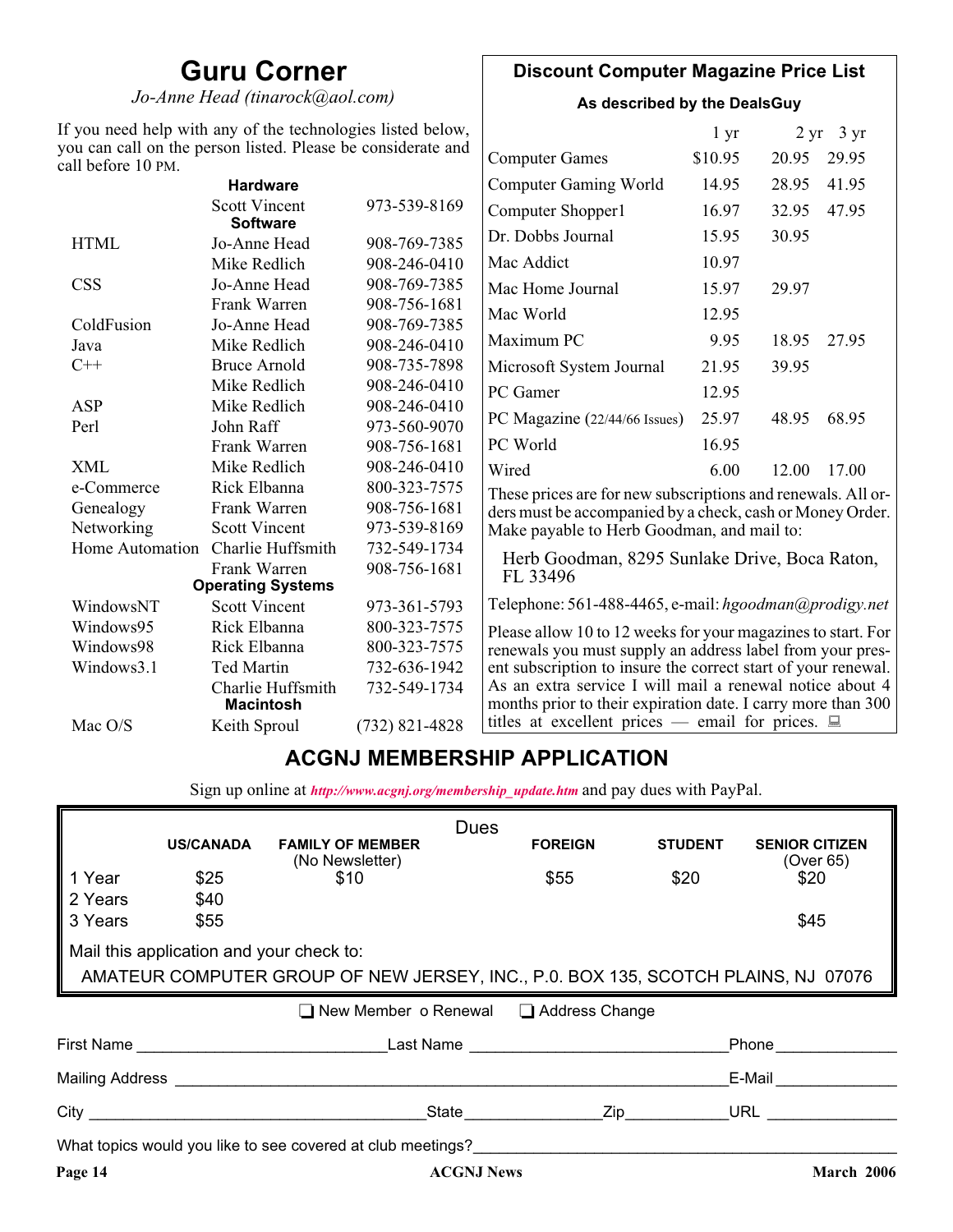| <b>Other Local Computer Groups</b>                                                                         |                                                                                                                           |                                                                                                                                                             |  |  |
|------------------------------------------------------------------------------------------------------------|---------------------------------------------------------------------------------------------------------------------------|-------------------------------------------------------------------------------------------------------------------------------------------------------------|--|--|
| <b>Princeton Macintosh User Group:</b> 7:15 pm 2nd<br>Tuesday, Jadwin Hall, Princeton U. (609)<br>252-1163 | NY/NJ/CT Relational Database User Group:<br>Corporate and independent users. (212) 839-0125                               | New York Personal Computer Club: For infor-<br>mation call hotline, (212) 533-NYPC                                                                          |  |  |
| <b>Computer Education Society of Philadelphia:</b>                                                         | <b>Brookdale Computer Users Group:</b> 7 pm, 3rd                                                                          | Macintosh User Group: Third Tuesday, Dickson                                                                                                                |  |  |
| 7:30 pm, 2nd Wednesday, St. Asaph's Episcopal                                                              | Friday, NAS 100 at Brookdale Community Col-                                                                               | Hall, Montclair State University, Montclair NJ.                                                                                                             |  |  |
| Church. Lee Le'mon, (717)786-2260                                                                          | lege, Lincroft NJ.(732-739-9633) www.bcug.com                                                                             | $(201) 893 - 5274$ http://www.njmug.org                                                                                                                     |  |  |
| WordPerfect SIG of PCUG of So. Jersey: 2nd                                                                 | <b>Hunterdon Computer Club:</b> 8:30 am to noon 3rd                                                                       | <b>PC Club of South Jersey:</b> 7 pm, 2nd Monday,                                                                                                           |  |  |
| Mon., 2101 Chapel Ave., Cherry Hill NJ after 7pm                                                           | Saturday, Hunterdon Medical Center, Rt 31, Flem-                                                                          | 2101 Chapel Ave, Cherry Hill NJ. L. Horn, (856)                                                                                                             |  |  |
| Main Meeting. <i>http://www.pcugsj.org</i>                                                                 | ington. (908) 995-4042                                                                                                    | 983-5360. http://www.pcugsj.org                                                                                                                             |  |  |
| Philadelphia Area Computer Society: 3rd Sat., 9                                                            | Central Jersey Computer Club: 8 pm, 4th Fri-                                                                              | <b>NJ PC Users Group: Bergen County Community</b>                                                                                                           |  |  |
| am Main Meeting, groups follow. Drexel Univ.,                                                              | day, Rm 74, Armstrong Hall, Trenton St. College.                                                                          | College, Paramus NJ. Maureen Shannon, (201)                                                                                                                 |  |  |
| Philadelphia. Pat Murphy, (609) 428-8759                                                                   | Rich Williams, (609) 466-0909.                                                                                            | 853-7432                                                                                                                                                    |  |  |
| Morris Micro Computer Club: Bill Traywick,<br>$(201)$ 635-5393.                                            | Fairlawn Computer Club: Last Monday,<br>Fairlawn Senior Citizen Center. Joe Mathias<br>(fair.lawn.computer.club@juno.com) | Princeton PC Users Group: 2nd Monday, Law-<br>rence Library, Rt 1 & Darrah Ln, Lawrenceville,<br>Paul Kurivchack (908) 218-0778,<br>http://www.ppcug-nj.org |  |  |

**Workshop, Hands-On:** 2 P.M. to Midnight on last Saturday of the month. First United Methodist Church, Church and Atlantic Streets (one mile from GSP exit 117A), Aberdeen NJ. Bring your project, computer and extension cord. For information call Burke Mawby, (908) 566-7445.

# **Classified**

**FREE TO MEMBERS**. Use our classified ads to sell off your surplus computer stuff. Send copy to Classified, ACGNJ NEWS, P.O. Box 135, Scotch Plains NJ 07076 or e-mail to the editor, *bdegroot@ptd.net*. Classified ads are free to members, one per issue. Non-members pay \$10. Send check payable to ACGNJ Inc. with copy. Reasonable length, please.



#### *<http://www.apcug.net>*

#### **Radio and TV Programs**

**Computer Radio Show**, WBAI 99.5 FM, NY, Wed. 8-9 p.m.

**Software Review,** The Learning Channel, Saturday 10-10:30 p.m.

**On Computers**, WCTC 1450 AM, New Brunswick, Sunday 1-4 p.m. To ask questions call (800) 677-0874.

**PC Talk**, Sunday from 8 p.m. to 10 p.m., 1210 AM Philadelphia. 1800-876-WPEN, Webcast at *<http://www.pctalkweb.net>*.

#### **PC Shows Inc (KGP)**

After 26 years, PC SHows/KGP Productions has closed up shop and retired to Florida, cancelling all future computer shows. The Trenton Computer Festival will continue to be held, see *<http://www.tcf-nj.org>*. Thanks to all our vendors and customers these past 26 years.

#### **Directions to Meetings at Scotch Plains Rescue Squad, 1916 Bartle Ave., Scotch Plains NJ**

#### **From New York City or Northern New Jersey**

Take Route 1&9 or the Garden State Parkway to US 22 Westbound.

#### **From Southern New Jersey**

Take Parkway north to Exit 135 (Clark). Stay on left of ramp, follow circle under Parkway. Bear right to Central Avenue; follow to Westfield and under RR overpass. Left at light to North Avenue; follow to light in Fanwood. Right on Martine (which becomes Park Ave). Right on Bartle Ave in middle of shopping district.Scotch Plains Rescue Squad (2-story brick) is located on the right. Do not ing. park in the row next to the building — you'll be towed.

#### **From I-78 (either direction)**

Take exit 41 (Scotch Plains); follow signs to US 22. Turn right at mile past Terrill Road and immediately past the overpass. Exit onto light at bottom of hill and use overpass to cross Rt. 22. Follow US 22 Park Avenue South and follow the directions above to the Rescue Westbound directions.

#### **From US 22 Westbound**

Exit at Park Avenue, Scotch Plains after McDonalds on the right, diagonally opposite Scotchwood Diner on the left, immediately before the overpass. After exiting, turn left at the light and use overpass to cross US 22. Bear right at bottom of ramp to continue south on Park Avenue. Turn left at the second light (a staggered intersection). Scotch Plains Rescue Squad (2-story brick) is on the right. Do not park in the row next to the building — you'll be towed. We meet on the second floor, entering by the door at the right front of the build-

#### **From Western New Jersey**

Take US 22 Eastbound to the Park Avenue exit. The exit is about a Squad building.  $\Box$